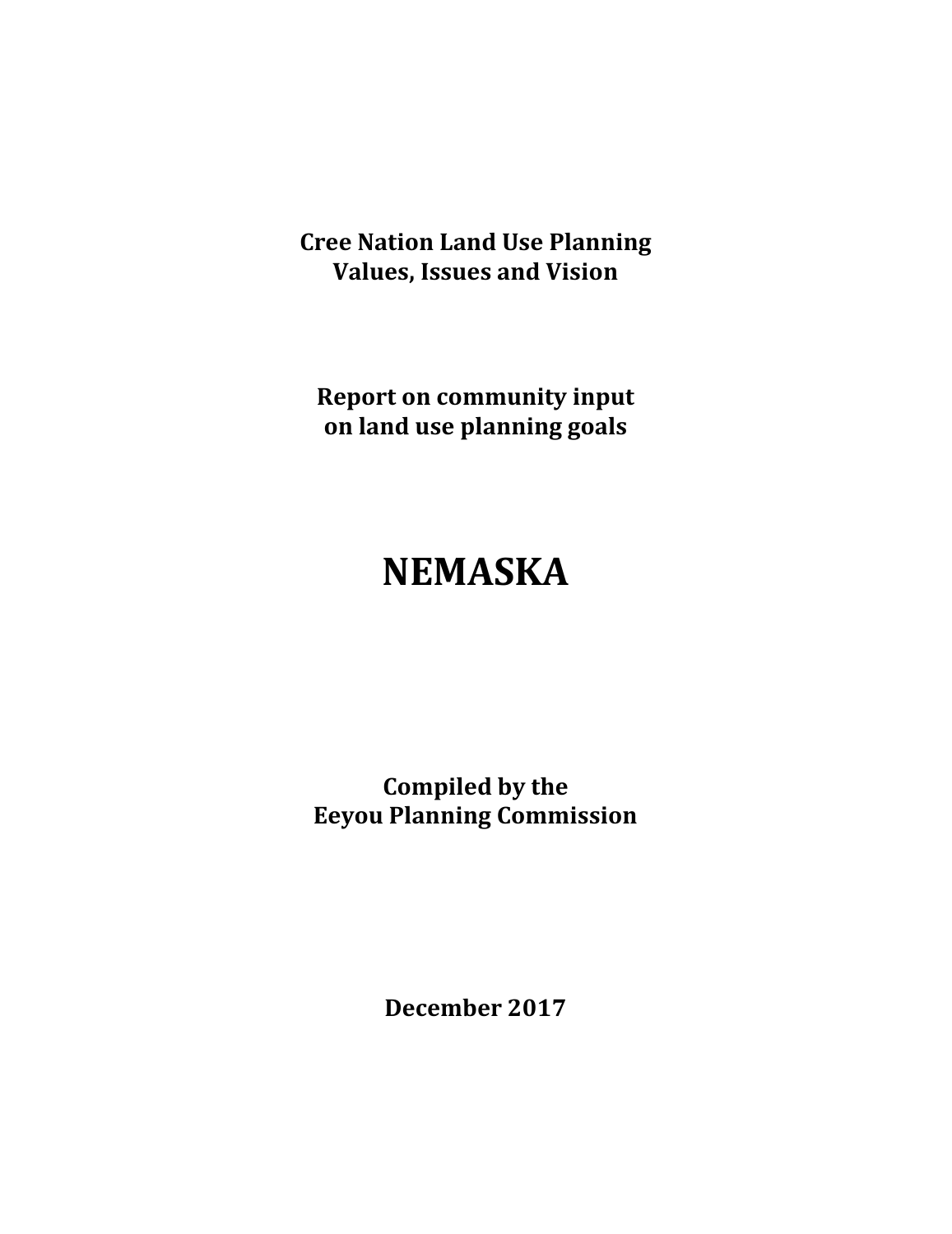#### Contents

| 1. |      |  |  |  |
|----|------|--|--|--|
|    | 1.1  |  |  |  |
|    | 1.2  |  |  |  |
|    | 1.3  |  |  |  |
|    | 1.4  |  |  |  |
| 2. |      |  |  |  |
|    | 2.1  |  |  |  |
|    | 2.2  |  |  |  |
|    | 2.3  |  |  |  |
|    | 2.4  |  |  |  |
|    | 2.5  |  |  |  |
| 3  |      |  |  |  |
|    | 3.1  |  |  |  |
|    | 3.2  |  |  |  |
|    | 3.3  |  |  |  |
|    | 3.4  |  |  |  |
|    | 3.5  |  |  |  |
|    | 3.6  |  |  |  |
|    | 3.7  |  |  |  |
|    | 3.8  |  |  |  |
|    | 3.9  |  |  |  |
|    | 3.10 |  |  |  |
| 4. |      |  |  |  |
|    | 4.1  |  |  |  |
|    | 4.2  |  |  |  |
|    | 4.3  |  |  |  |
|    | 4.4  |  |  |  |
|    | 4.5  |  |  |  |
|    | 4.6  |  |  |  |
|    | 4.7  |  |  |  |
| 5  |      |  |  |  |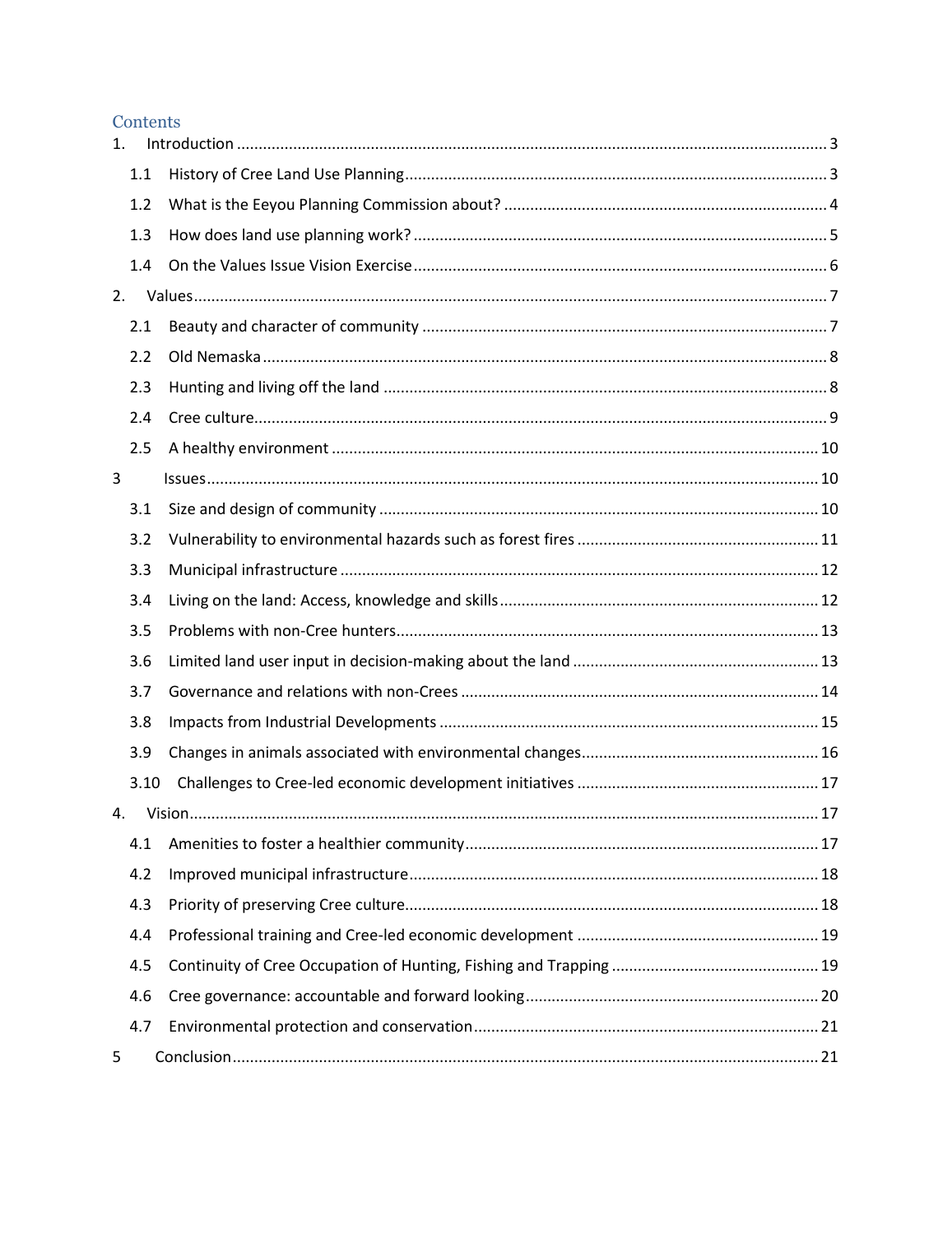# <span id="page-2-0"></span>**1. Introduction**

After millennia of caring for the land, but being largely excluded from government planning for their homeland, the Crees finally had their right and responsibility to plan for the future of Eeyou Istchee recognized in the 2012 Cree-Quebec Governance Agreement. Shortly afterward the Eeyou Planning Commission was formed, with a representative from each of the 10 Cree communities, to work on land use plans in Eeyou Istchee, ensuring they stay as true as possible to Eeyou Eetuun.

Land use planning for Eeyou Istchee starts with understanding what vision Crees have for their communities, and what issues stand between them and realizing that vision. To this end, in 2017 the Eeyou Planning Commission working with the Cree Nation Government conducted open houses and focus groups in the 10 Cree communities. The goal of this exercise was both to better understand the values, issues and vision that need to be at the core of a Cree land use plan, and to share information about the new land use planning processes in place. This report describes some of how the Crees of Nemaska see their community, the challenges they face, and their vision for the future of their lands.

# <span id="page-2-1"></span>**1.1 History of Cree Land Use Planning**

In ancient times as in the present, Crees have always planned their use of the land. Understanding that the well-being of Eeyou Istchee is a pre-condition to the well-being of Crees, and that everything on the land is deserving of respect, Crees considered and planned out their hunting, fishing, trapping, harvesting and travels across the land with the greatest of care.

As the years went by and the presence and activities of non-Crees increased – including not just fur-trading but mining, forestry, hydroelectricity, tourism and more – Crees continued to plan their lives on the land with the same care they always had. But things had changed. Ecosystems transformed by forestry or hydroelectric development did not respond the same way they once did. Mining or even whole new communities displaced traditional hunting spots. The animals behaved differently, responding not just to Crees but to non-Crees whose own occupation of the territory made itself increasingly felt. At the same time, communities became more sedentary and the need for jobs increased. Crees saw opportunities in these new activities and industries occurring on the territory, and in partnerships with the non-Crees with whom they now shared Eeyou Istchee – opportunities to live from and care for the land in new ways, to draw from Cree tradition and ingenuity to meet the needs of a changing world.

In the 2012 Cree-Quebec Agreement on Governance, Crees obtained formal mandates with respect to land use planning – the right and responsibility to compile and share a Cree vision for Eeyou Istchee, shaped by the Elders' teachings that have always informed and guided Cree land use. Basically, land use planning offers Crees the opportunity to do as they have always done, which is to create and implement a plan for how they want to use the land. There are many more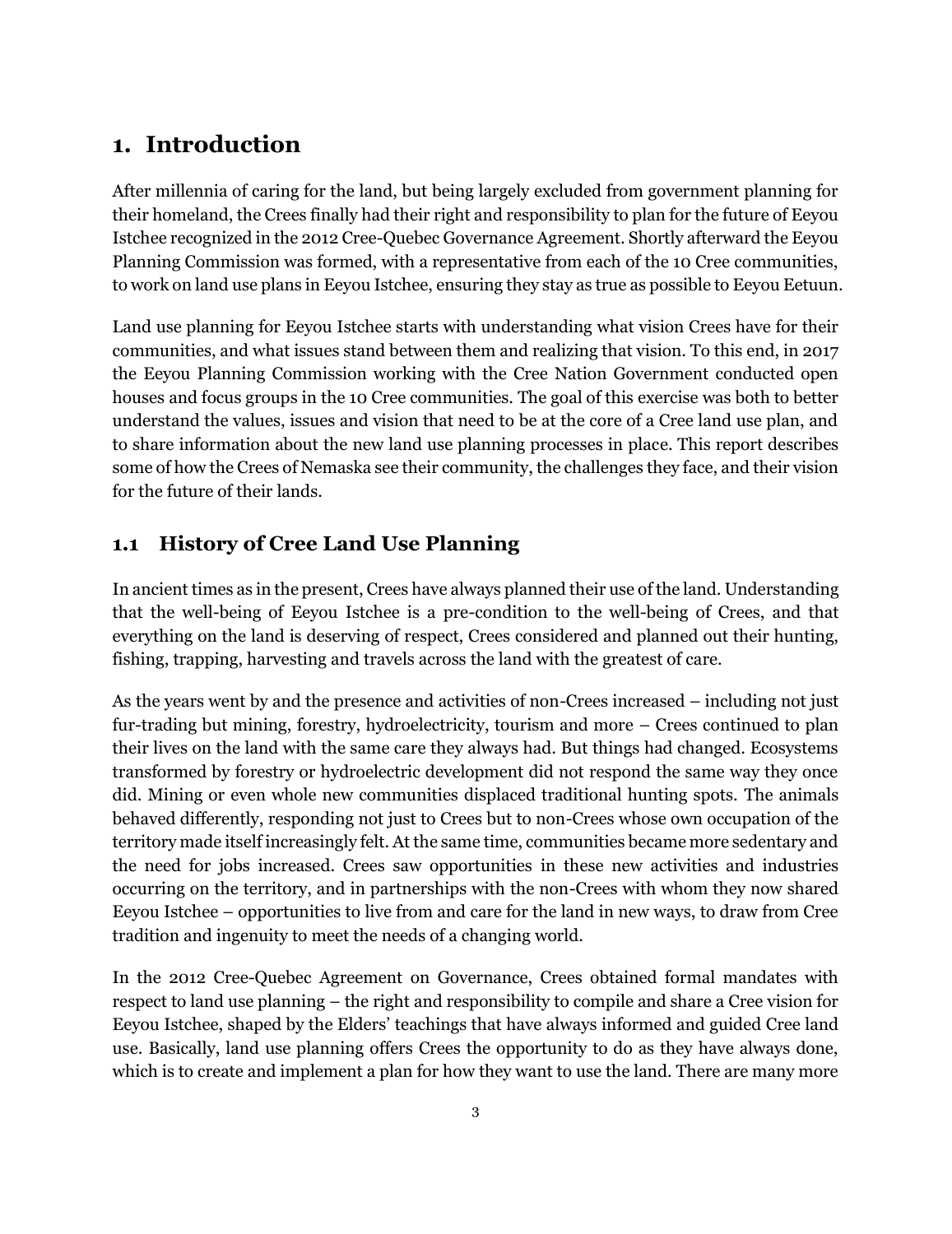activities to consider now than there used to be, and many more people and partners to work with. But the value Crees place upon balance, that is, upon developing and caring for Eeyou Istchee in a way that ensures that future generations will have as many opportunities to hunt and trap, and work and learn, as possible – that hasn't changed.

# <span id="page-3-0"></span>**1.2 What is the Eeyou Planning Commission about?**

As mentioned above, the Eeyou Planning Commission was created as a result of the 2012 Cree-Quebec Governance Agreement. It is composed of a Commissioner from each of the ten Cree communities including Washaw Sibi, as well as a Chair from the Cree Nation Government – currently the Deputy Grand Chief. The Nemaska representative to the Eeyou Planning Commission is:

- Matthew Tanoush, Commissioner
- Rose Wapachee, Alternate

The mandate of the Eeyou Planning Commission is to work towards building a collective Cree vision and the capacity to engage on land use planning related activities throughout all of Eeyou Istchee. The EPC will work collaboratively with regional planning partners in order to harmonize the various land use plans so that they work as best as possible with the collective vision, interests and aspirations of the Crees. This mandate includes:

- The drafting of a land use plan (Regional Land and Resource Use Plan) for Category II lands
- Collaborating with the EIJBRG in harmonizing Category II and III land use plans, and providing Cree content and information for Category III plans
- Collaborating with the Eeyou Marine Region Planning Commission in harmonizing terrestrial and offshore land use planning and implementation
- Any other responsibilities the Cree Nation Government assigns to it.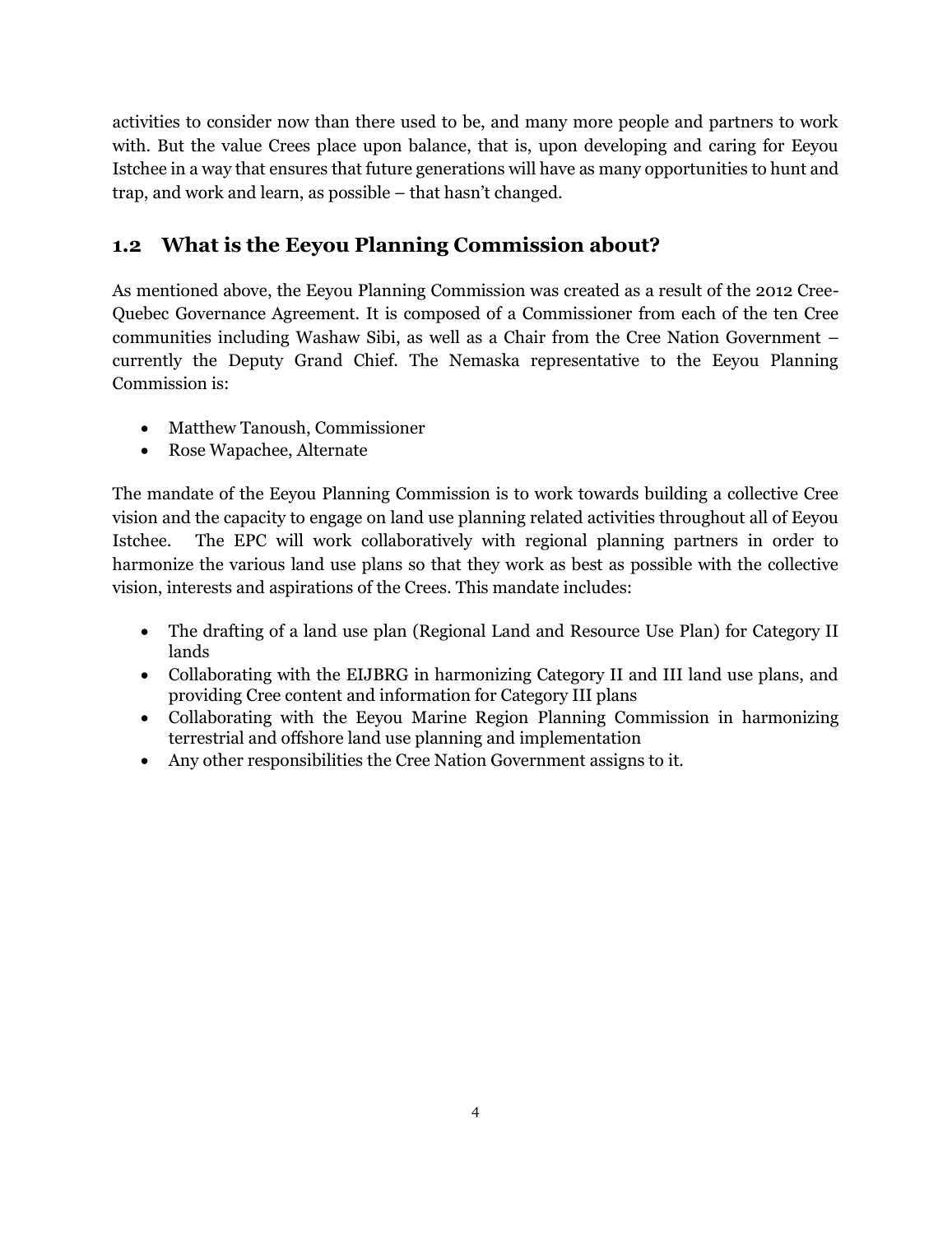#### **Stages of Land Use Planning** 7. Evaluation. Pre-planning, monitoring goal setting 6. Plan 2. Research, Cree Values, Implementation **Data Collection Issues and** Vision 5. Public hearings. 3. Analysis, validation 4. plan approval\* Writing the Plans

# <span id="page-4-0"></span>**1.3 How does land use planning work?**

There are seven main stages for land use planning in Eeyou Istchee.

The first is determining what the main goals of a Cree land use plan need to be (1. Pre-planning, goal setting). The Values, Issues and Vision we hear about in Nemaska and other Cree communities will help us understand and describe those goals. Each community will have its own unique goals, and still others will be common across many or all Cree communities.

Once these goals are established, the Eeyou Planning Commission and the Cree Nation Government will collect the background information related to these goals (2. Research, data collection).

Next, the Eeyou Planning Commission and the Cree Nation Government return to communities to ensure that the information they collected is accurate (3. Analysis, validation).

Using the information collected, the Eeyou Planning Commission and the Cree Nation Government will work with communities, planning partners and others on developing land use plans that move Crees closer to the goals they have named (4. Writing the plans).

These plans then need to be approved in public hearings held in the Cree communities (5. Public hearings, plan approval).

After this they are put into action (6. Implementation) and finally, once in action, they are assessed to check whether they are successfully helping to reach the goals established by Crees (7. Evaluation, monitoring).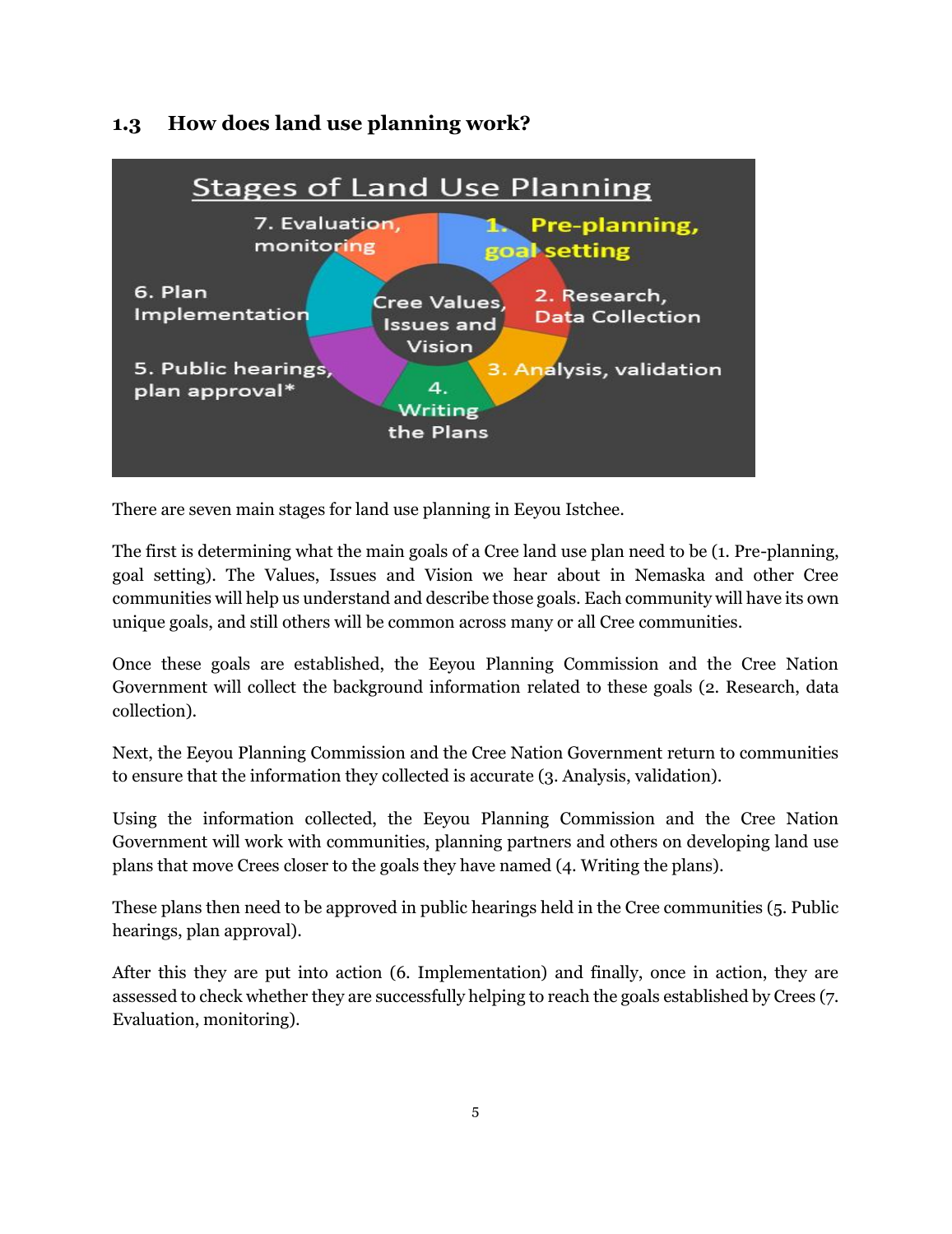Here is an example of what the land use planning process looks like using the goal of protecting culturally sensitive sites

| <b>Stage of Planning</b>             | <b>Work Involved</b>                                                                                                                             |
|--------------------------------------|--------------------------------------------------------------------------------------------------------------------------------------------------|
| Pre-planning, goal setting<br>1.     | Protect culturally sensitive sites                                                                                                               |
| 2. Research, data collection         | Collect information from Elders and land<br>users on where culturally sensitive sites are.<br>Determine which, if any, are already<br>protected. |
| 3. Analysis, validation              | Validate information on culturally sensitive<br>sites with the communities, to make sure we<br>know where many or all of them are.               |
| 4. Writing the plans                 | Develop plan for land use that gives a special<br>status to valued culturally sensitive sites.                                                   |
| Public hearings, plan approval<br>5. | Present plan to communities for approval,<br>ensure it meets the goal they envisioned                                                            |
| 6. Implementation                    | Put plan into action                                                                                                                             |
| Evaluation, monitoring.<br>7.        | Check to see if the culturally sensitive sites<br>are being protected as envisioned by the<br>community                                          |

## <span id="page-5-0"></span>**1.4 On the Values Issue Vision Exercise**

In order to understand more about Nemaska, and what issues and objectives matter most to Nemaska Crees, the Nemaska Commissioner for the Eeyou Planning Commission (EPC) worked with the EPC Secretariat to hold focus groups with community members. The objective of these focus groups was to gain a better understanding of what is valued by community members, what issues they see in relation to land use planning, and what is their vision for the future of their community. Different groups were targeted for input, including local government employees whose mandates touch land use planning (e.g. those who work in Environment, Economic Development, Cultural Development, etc.), as well as representatives of different demographic groups: women, Elders, youth, and land users. Members of these groups were invited to participate in focus groups, and the composition of these groups was mixed and determined mainly by the availability of participants. Several focus groups were held over three days in Nemaska.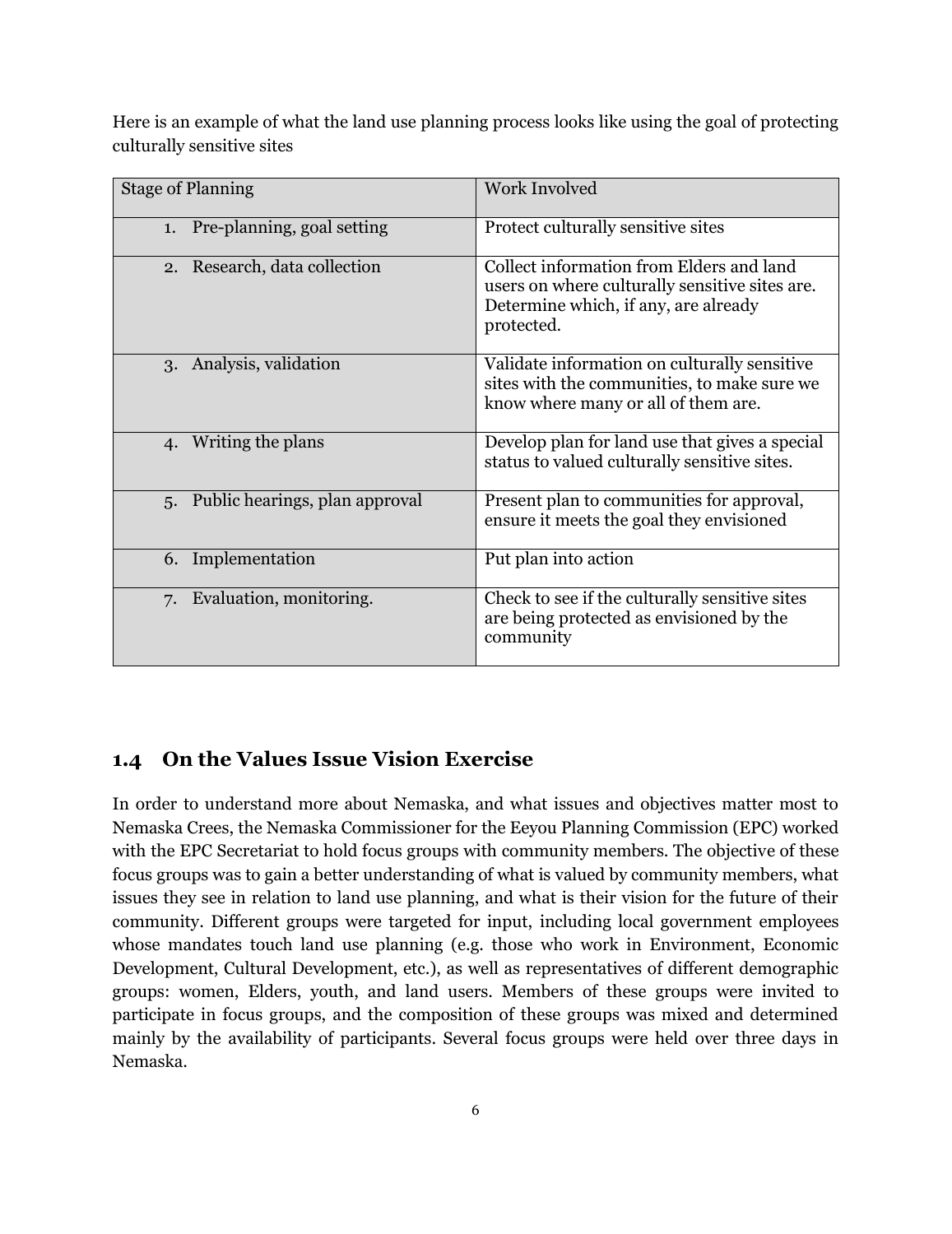In addition to the focus groups, the Commissioners and the Cree Nation Government held an Open House in Nemaska on August 16th 2017. At the Open House, community members had the opportunity to hear a presentation on land use planning, pick up pamphlets and information, and ask questions of the Commissioner and Cree Nation Government representatives. They also had the opportunity to give their own feedback on the values, issues and vision that matter most to them in relation to land use planning.

Comments and perspectives from participants were grouped into a table and then sorted by theme pertaining to values, issues and vision, these themes being described below. Participants are describes as Nemaska Crees or Nemaska community members in the text, but as only a limited number of community members participated in the exercise, it should be understood that the views they describe and the themes discussed here are indicative of broader public opinion in Nemaska but not a definitive take on it. This document and the land use planning goals that emerge from it will continue to evolve along with the development of and dialogue within the community.

## <span id="page-6-0"></span>**2. Values**

When asked about what makes Nemaska and community lands unique and special, Nemaska community members speak of the location of the community in the middle of the Cree Nation territory, its relatively natural settings, deep historical roots, and vibrant Cree culture.

#### <span id="page-6-1"></span>**2.1 Beauty and character of community**

The natural setting of the community, by the lake, with tree stands clusters, are valued by community members. In a sense, Nemaska feels less physically disconnected from its natural surrounding than some of the other communities.

*"We are in the bush. We have trees in the community, it protects us from winter storms. In the winter, you open the door, there is a ptarmigan, even a caribou, blueberries. We have the boardwalk for walks outside the community."*

*"It is clean, we have the annual clean-up, thanks to our members. Also, Nemaska is a beautiful community, we have a lots of compliments from visitors, like the preservation of trees. We have a well one hundred feet deep. We have clean quality of water. Still to this day we don't put chlorine in the water. We have the system in case if there is an emergency."*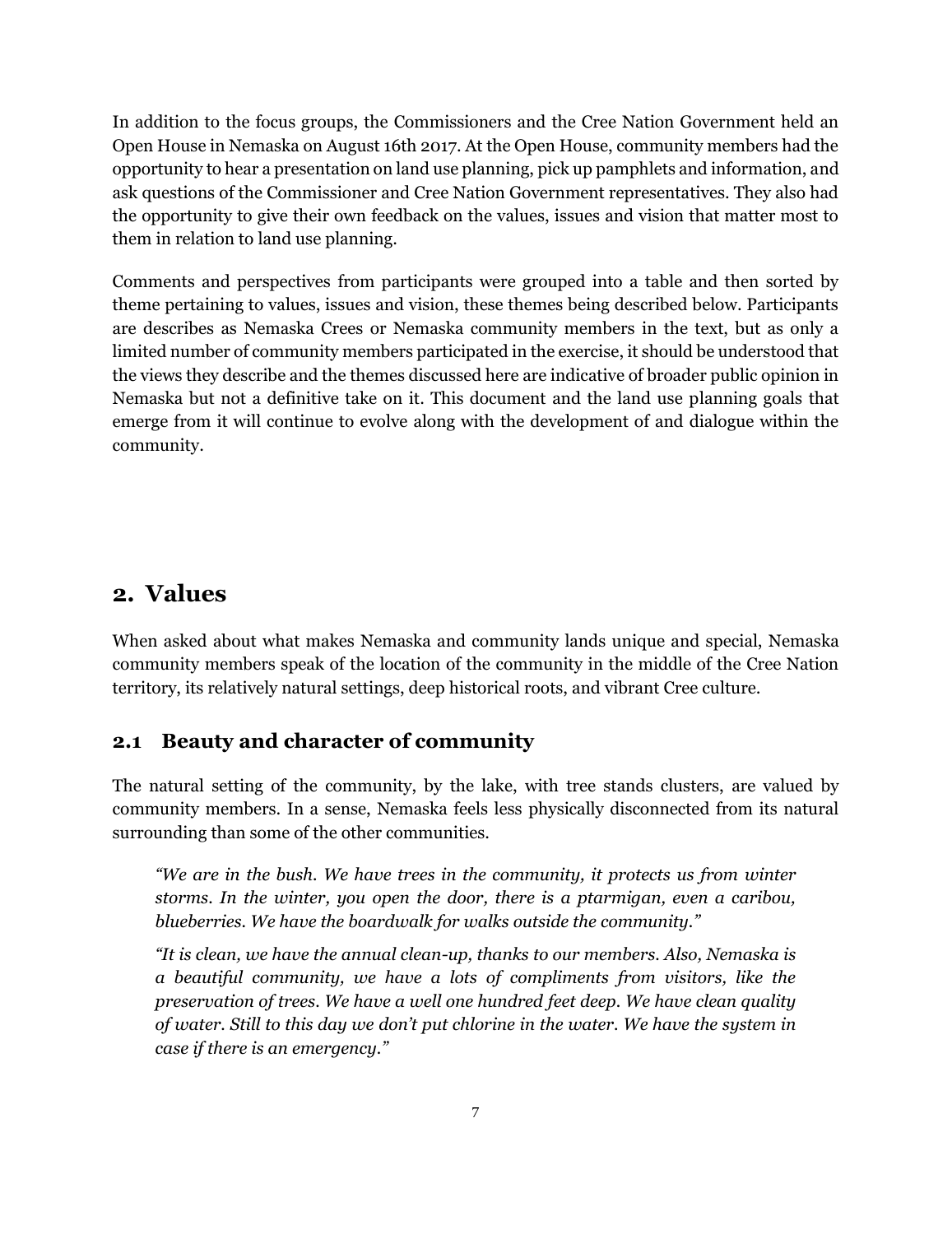A related characteristic valued by the Nemaska Crees has to do with, as some put it, "being part of a small community, we are more tight knit".

## <span id="page-7-0"></span>**2.2 Old Nemaska**

Nemaska Crees are proud of their community's historical roots. Their connection to the past is in part embodied in the Old Nemaska site, the settlement on Nemaska Lake where they lived until the early 1970s.

*"There is something about Nemaska that has a very rich history. We get a chance to go anytime we want, we get to see our Old Nemaska village, you can go in summertime or in the winter. It's a privilege for us to be able to go see our second home, our old village. To go by vehicle and by boat. Old Nemaska, we are starting to look into planning, what we need there. A community hall, what kind of housing, sanitation."*

*"The Old Nemaska, that is like going home to where our ancestors came from, going*  back to the steps of where they were, I don't want anybody touching that, write that *down."*

# <span id="page-7-1"></span>**2.3 Hunting and living off the land**

Nemaska Crees value their ability to maintain hunting and living off the land as a sustainable way of life. This entails access to healthy environments and the ability to "invest" in their future by ensuring that animals can multiply and grow.

*"The way we take care of the land is like savings accounts and checking accounts. A long time ago, we would check out our trapline doing beaver surveys, and say: we are going to save these lodges for the winter. That's how our people updated their bank account and decided how much to save for the winter and that's how I helped people too, and told them where help was needed to hunt. They saved lodges at time not trapping for two or three years and the beaver would multiply so fast now, and that's what you call a pension plan. That's how Cree banking is done out on the land!"*

Despite the challenges of life on the land, hunting is seen as something that can and reliably does sustain people, and, as some puts it, "lasts forever".

*"Back in the day then we were off to the land and with 50 lbs of flour and a little oil and sugar. I didn't mind making the long travel and living off the land because this is the land that provided the majority of my life, I wasn't worried about that I would run out of food because my way of living was strong. We had done this so many times and that's how we survived we living off the land. We cannot submit our land*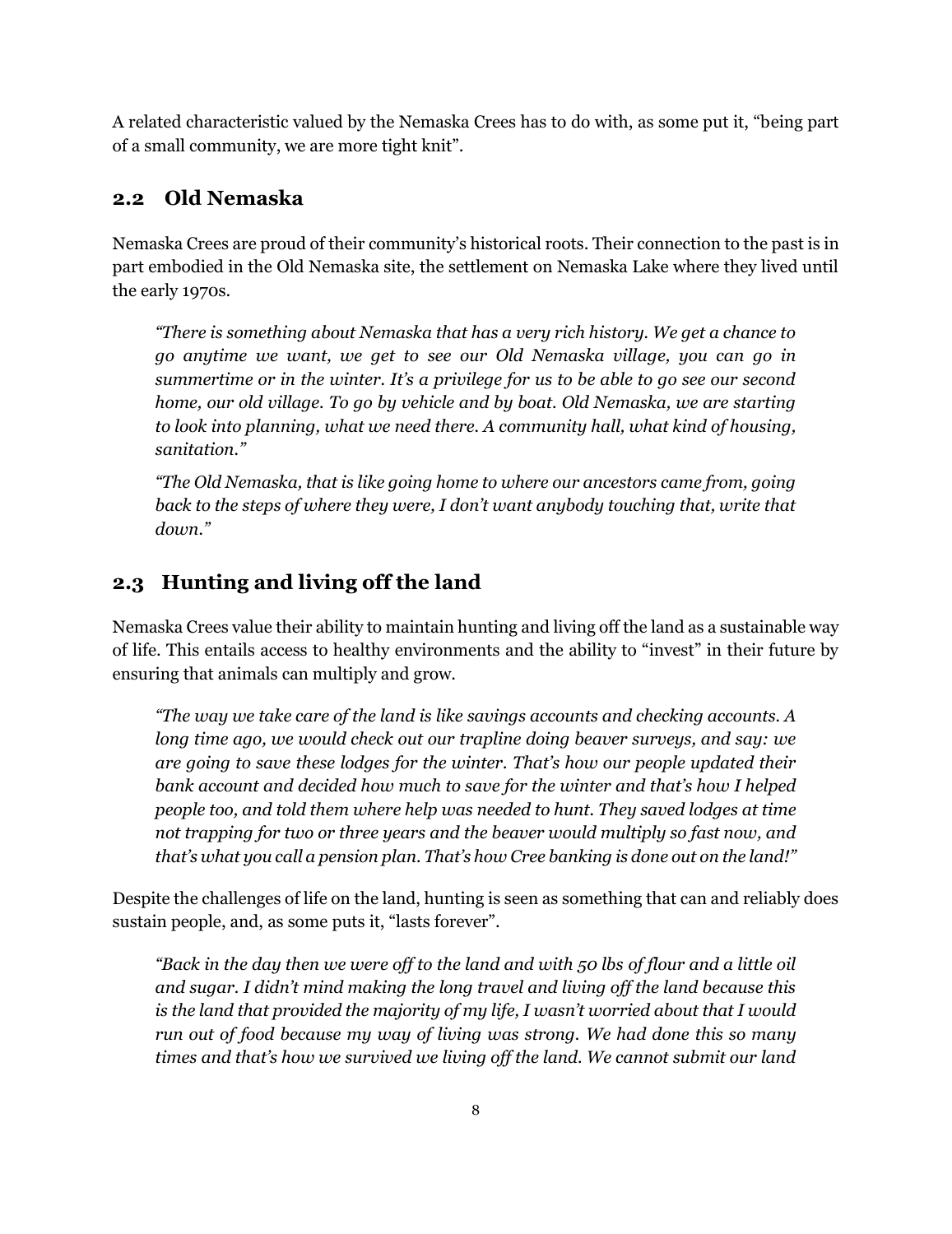*to the non natives we have to keep it and pass it down to the next generation to the next."*

Moreover, spending time on the land fosters health and strong relationships.

*"Out on the land everyone hears what the nature lets them hear and we always have something to do out on the land, even spending true time with our children. Even children that's how they first learn about what their parents do."*

#### <span id="page-8-0"></span>**2.4 Cree culture**

*"Nemaska is unique and special. I'm so glad that we still have our own culture, our own language too, and still to this day we still maintain and promote our Cree way of life. That's one unique thing about it."*

Cree culture and language are central features of Nemaska life. It is essential that their teachings and posterity is taken in consideration when making decisions about the land and life on it.

*"Follow in the culture, when it comes to making decision about the land, we need the*  land to teach the culture. There is so much you can do in the community itself, the *culture and the land work hand in hand, you have to go outside. Hunting moose for instance."*

It is often emphasized that Cree culture is an occupation, something that is transmitted and realized through doing, as opposed to transmitted via abstract thought process.

*"I have children I have taught about the land and grandchildren as well and whatever I have taught them it will be evident in their lives. Their friends will see it and will be curious about what they know. That's how at times other youth have an interest about learning more about our way of life. When a child goes bird hunting that's how they first learn and practice our way of living."*

Cultural programs in the community are designed to help expose youth to this cultural wealth and to provide them the skills to do maintain them.

*"Beaver trapping, moose trapping, sturgeon smoking program, usually extend them for a couple of weeks, about 40 people, 13 and up,. We focus on the whole age category. The youth council organizes the canoe brigade and the journey. This past winter we worked together, from 13 and up. They have language there, it is all in Cree, there are words that you only hear out in the land, and there is no French there. Like me I still learn when I go there."*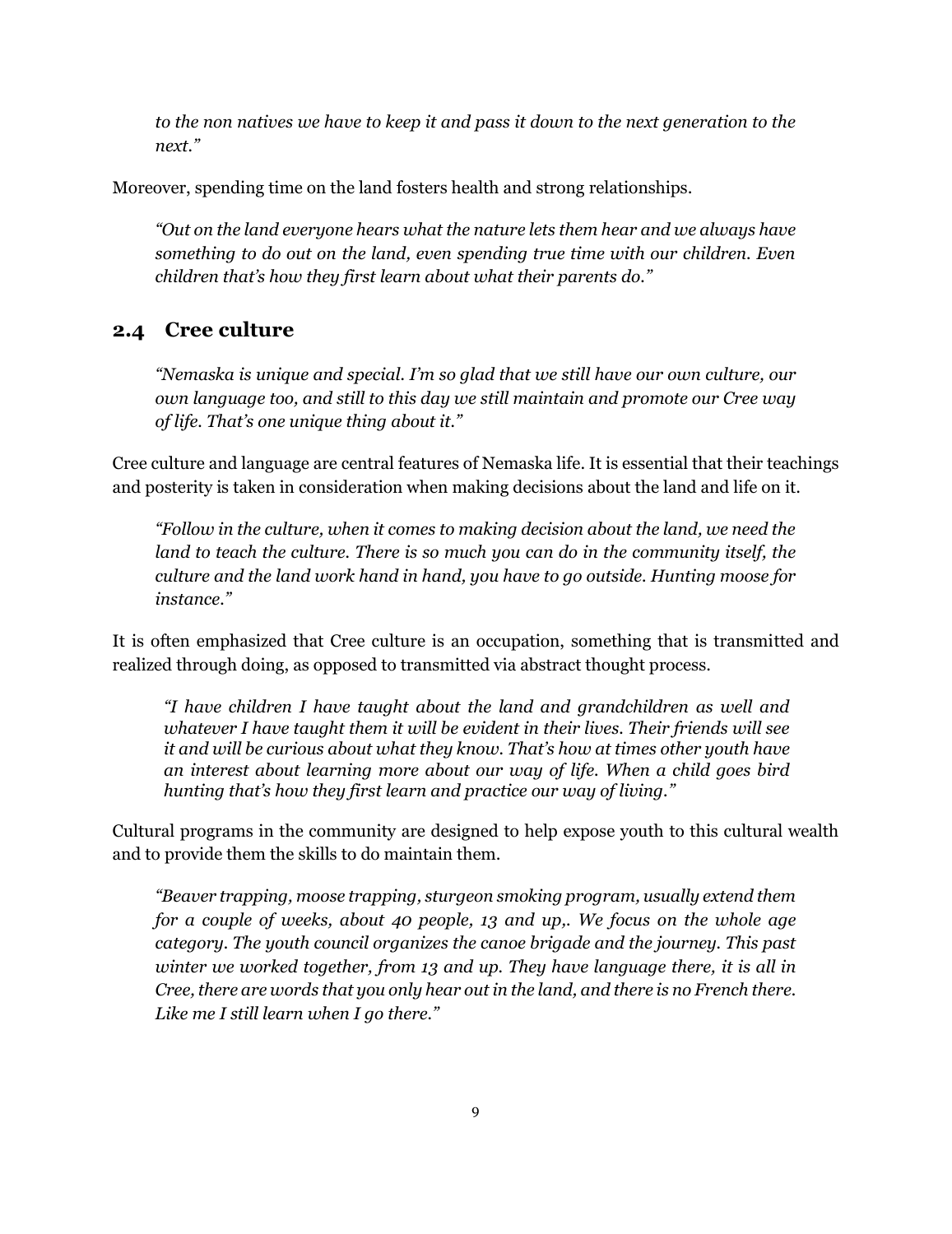#### <span id="page-9-0"></span>**2.5 A healthy environment**

Given the importance, for Cree culture and community health, of respecting the animals and being out on the land, Nemaska Crees value the protection of their environment to ensure it stays healthy in the future.

*"One important thing when making decisions is to keep in mind the environment, so that it stays the way it is."*

*"My kids at times, when we are going out of town to buy groceries– they say the store is the bush! If people start hunting more and eating more traditional food, that's how you save money as well. You see these restaurants they open long hours on week-ends, because it takes care of them when you look at that business it is run by the family, and when the owners retire the children will take over. It's the same with land tallymanship, it is passed down to the families."*

#### <span id="page-9-1"></span>**3 Issues**

Several issues in Nemaska centered on the design and location of the community, and the public safety risks that this could represent. That said, the majority of the feedback from Nemaska Crees expressed significant concern about the presence of non-Crees and proponents on the territory, and the impacts of their activities on the animals, the land, and the activities of the Crees. Underlying these concerns is a sense of lack of control, and a desire to reassert control over these activities to ensure they unfold in a way that minimizes impacts on the land and abides by Cree knowledge about the land.

#### <span id="page-9-2"></span>**3.1 Size and design of community**

While Nemaska's small size is appreciated, many feel that its location imposes constraints on its building development. As in all Cree communities, population growth is calling for additional construction of housing, as well as public and commercial amenities.

*"I think also the problem with our community we are overcrowded in our houses, it becomes a social problem. We need to have more housing in our community."*

Because the community is surrounded by water bodies and semi-inundated lowlands--muskeg- such expansion is constrained.

*"One of the constraints I see in the community, when you look at the landscape itself, you look at the dry areas, there is not many of them. There is more muskeg within*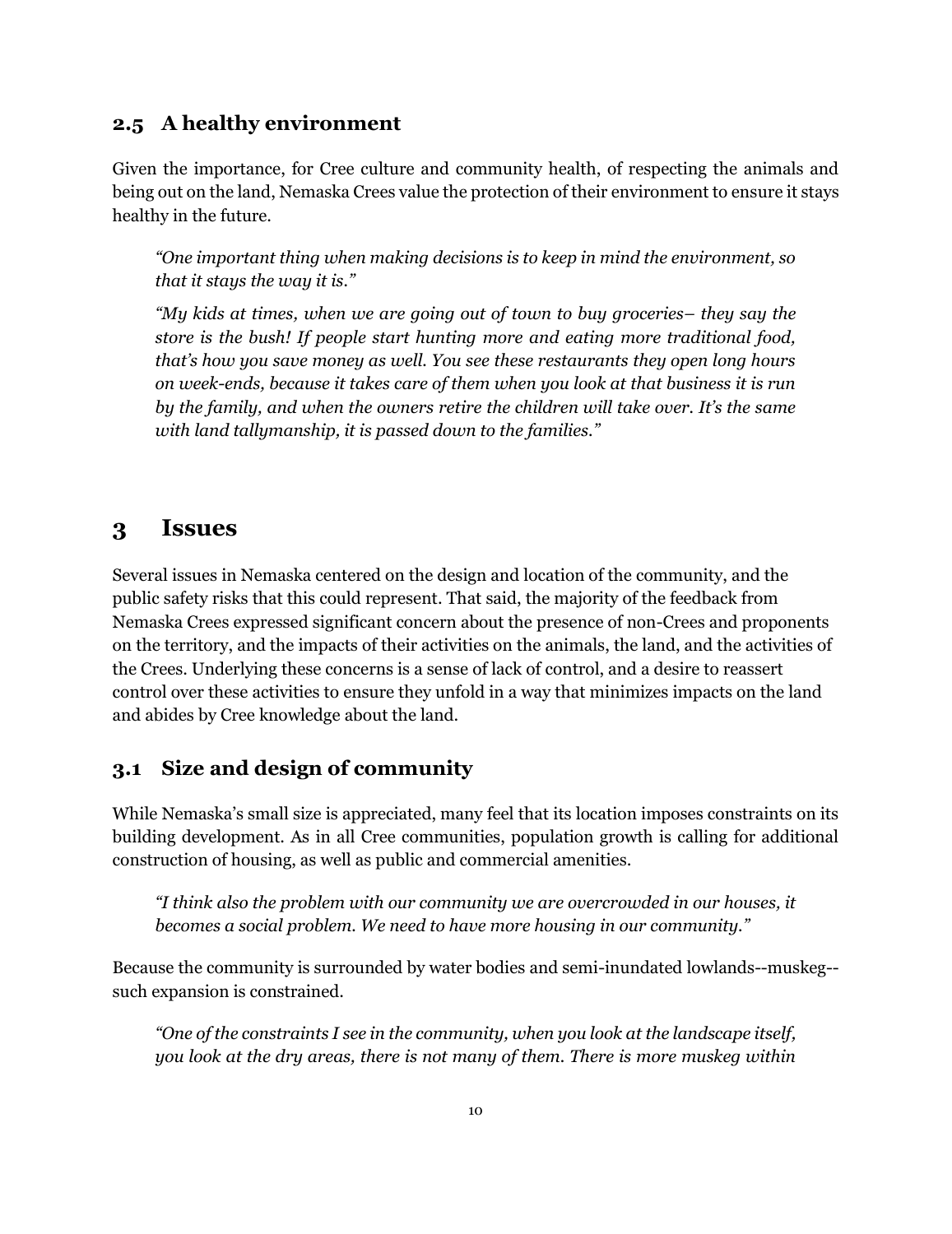*our peninsula. And our groundwater is high too, it comes up. The biggest constraint that we have is whenever we build a house, a basement, we have to take out the surface of the ground."*

The idea that the amount of available land for peoples activities 'is shrinking'; that available space is diminishing over time has been mentioned about the greater area surrounding the community (due to industrial developments and profusion of non-Cree hunters). This metaphor is also used to talk about the spatial configuration of the community itself.

*"Even in the community, we are shrinking, there are not many sites we can build our house…These organizations, CNG, the school board, they make their buildings, and us as a community it makes it difficult to find places to build our homes."*

Some have suggested that moving to, or more realistically, expanding toward, higher grounds to the northeast might help resolve this. The filling in of the wetland areas at the southeast end of the community with gravel or similar materials is also suggested.

## <span id="page-10-0"></span>**3.2 Vulnerability to environmental hazards such as forest fires**

Forest fire hazards are seen as increasing in frequency and intensity across the region. Fires have affected Nemaska, most recently in 2013, and most dramatically in 2001 when a state of emergency was declared and there was community evacuated; this has led some in Nemaska to call for greater preparedness in the face of such disasters.

*"I guess, we are so vulnerable to forest fires, when you see out there all the trees, we are vulnerable. I don't know how many evacuations we did since 1980. I don't know if it's worth it to build a buffer, or a wall. The forest fires, I think we need a centralized air base so we don't have to necessarily evacuate our community. There was a forest fire this summer close to Waskaganish, by kilometer 24, right away they called the water bombers, and right away they came and it was put out rapidly*

A related issue with design of the community has to do with its only one entrance for vehicle access, and the concerns this brings with regards to evacuation in case of emergency or disaster.

*"I remember, when I was working for Nemaska development corporation, we were thinking about relocating the gas bar, concerned that it's located near our entrance. If something were to happen, our entrance would be blocked. At the time an entrepreneur wanted to open another gas bar, it made us think, we should have thought of where we put it."*

Some have expressed reservation about the lack, or inadequacy, of emergency plans in case of disaster.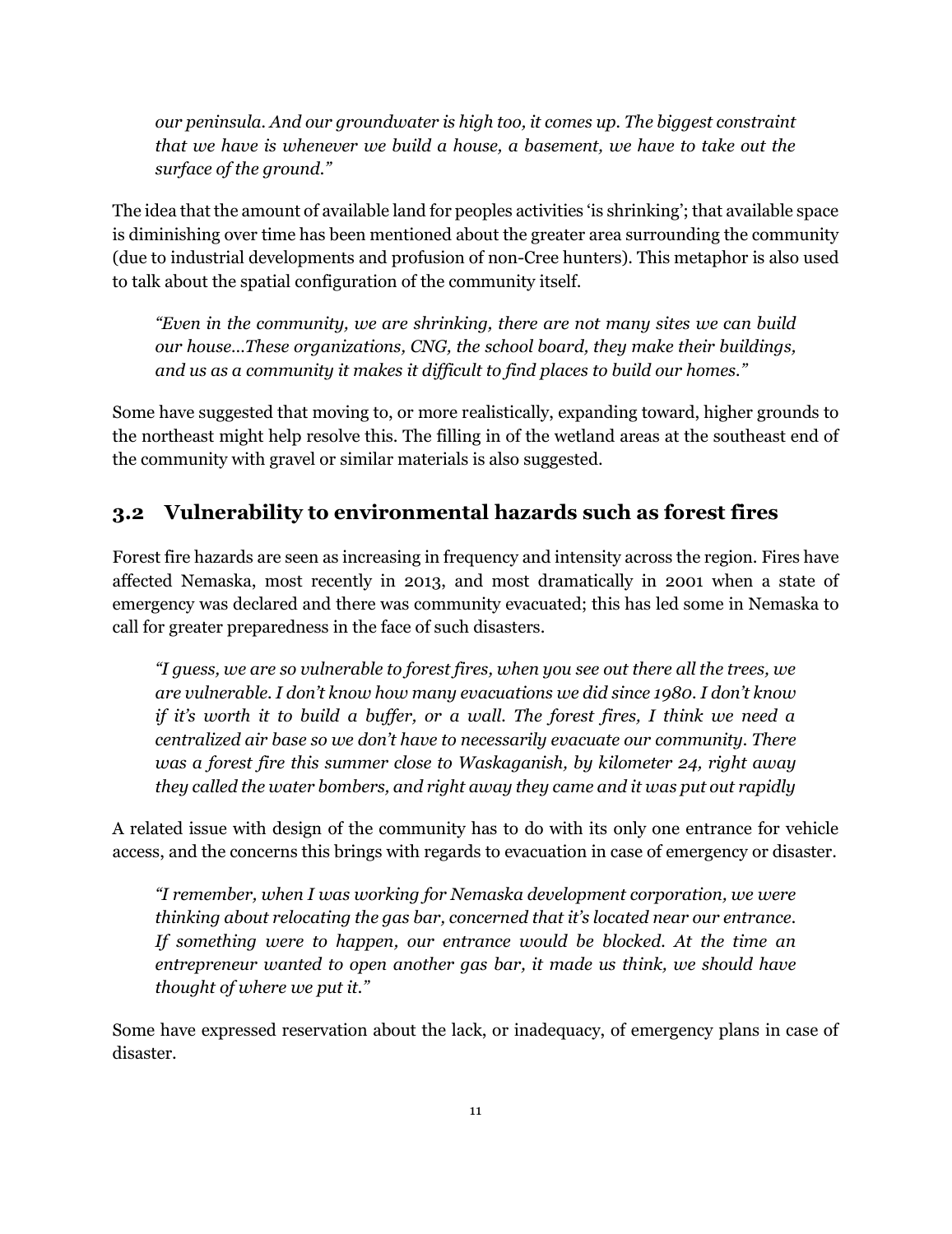*"I know Chisasibi has, if the dam should break, they have a place to evacuate. I think we are in the same situation, we are given I don't know how many minutes we have to evacuate, and our evacuation site is on the mountain, we don't have a plan in place on how to make that happen."*

#### <span id="page-11-0"></span>**3.3 Municipal infrastructure**

In addition to challenges associated with the location and design of the community, some in Nemaska have pointed to elements of municipal infrastructure that could be re-thought or improved. These include paving the streets, issues with the sewer system.

*"Another big issue is not just the community, but on the road, the dust is a health hazard. When it's a really dry season, you can't even go out and take you child on a walk, it's pretty dangerous, especially with truck drivers, especially near the mine, it's really bad...They have to put this stuff on the road, calcium, but it's really expensive."*

*"Does planning includes piping? We are having problems with the piping, the sewer. The alarm that goes on at the pump house, after that I see they open the fire hydrants, there is too much pressure, our toilet makes a sound. When I was in Council the issue was brought up, there is no inspector on site, the companies come in when it breaks or it floods, but there is no regular inspection."*

The location of the wastewater treatment pond, at the entrance of the community, has been mentioned as not ideal, and something that could have been avoided with more careful planning.

*"Even the lagoon, it's right at the entrance, it's the first thing people see, people can smell, it's not a pleasant smell. Whose idea was that?"*

## <span id="page-11-1"></span>**3.4 Living on the land: Access, knowledge and skills**

The continuation of Cree occupation of hunting, fishing and trapping is one of the most valued things in Nemaska. One of the issue affecting this is that the passing of knowledge and skills to younger generations is less thorough than some would like.

*"One thing I don't like seeing in our Cree territory in teaching is the guides who were supposed to be teaching, they don't really teach youth how to clean and prepare their kill. Yes, our people are taught to hunt but not how to clean or prepare their kill. When I was young I was taught, I saw my dad kill a moose many times and when I shot my first moose I was told you do everything and he just watched me. And after I was finished with everything also making fire and tea and cooking over the fire*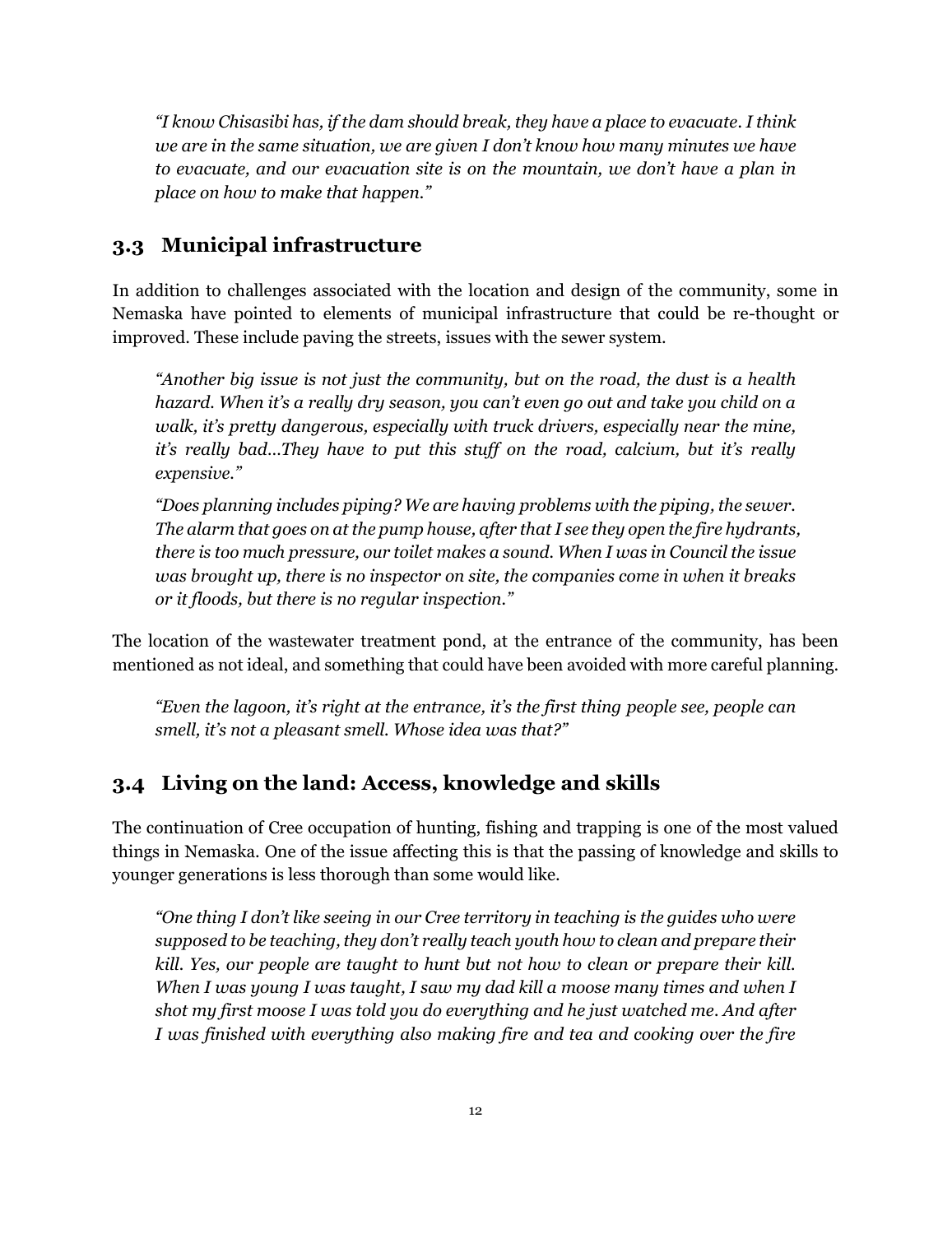*that's when I was told when I completed everything that I graduated and can now hunt on my own."*

# <span id="page-12-0"></span>**3.5 Problems with non-Cree hunters**

Related to the point above, access to the land is also restricted by the growing numbers of non-Cree hunters who travel to the area and do not respect Cree occupation and use of the land and do not respect the animals.

The most frequently mentioned issue on this topic is the safety concern caused by the activities of these non-Cree hunters who may not be experienced or careful, do as these please, and may be shooting at location where the Crees are.

*"When I drive to old hunting road, I see all these non-natives, moose hunting. There is a lot of Cree people from Nemaska that go moose hunting in that area. Hunting where non-natives are hunting can be dangerous for us at time."*

The second main problem arising from influx of non-Cree hunters in the area is that their practices are often incompatible with Cree commitment to respecting the animals and the land. This includes leaving litter and parts of the carcasses behind and not eating all parts of the animals. The non-Cree cultural practice of displaying moose heads in front of the vehicle is highlighted as particularly offensive.

*"When they come into our territory, they do not have the same respect that we have the land. When they have caribou hunting excursion, you see guts and heads left in the bush, on the side of the road. For us the animals are very sacred that's what kept us alive back then, when we did not have stores. Them, they come and disrespect."*

There is the perception that non-Cree hunters seem unaware of Cree hunting rights in category 3 lands, that they assume that Cree ways only need be respected in category 2 lands, where they have *exclusive* hunting rights.

*"Realize that these people are our out on the land even in category 3, we have the right to hunt, but this kind of stuff, these hunters going everywhere restricts us."*

# <span id="page-12-1"></span>**3.6 Limited land user input in decision-making about the land**

Nemaska Cree land users feel that their input is insufficiency considered and respected when decisions are made about what happens on the land. This includes a sense that wildlife management provisions are not respected and that monitoring of activities and access to outsiders is inadequate.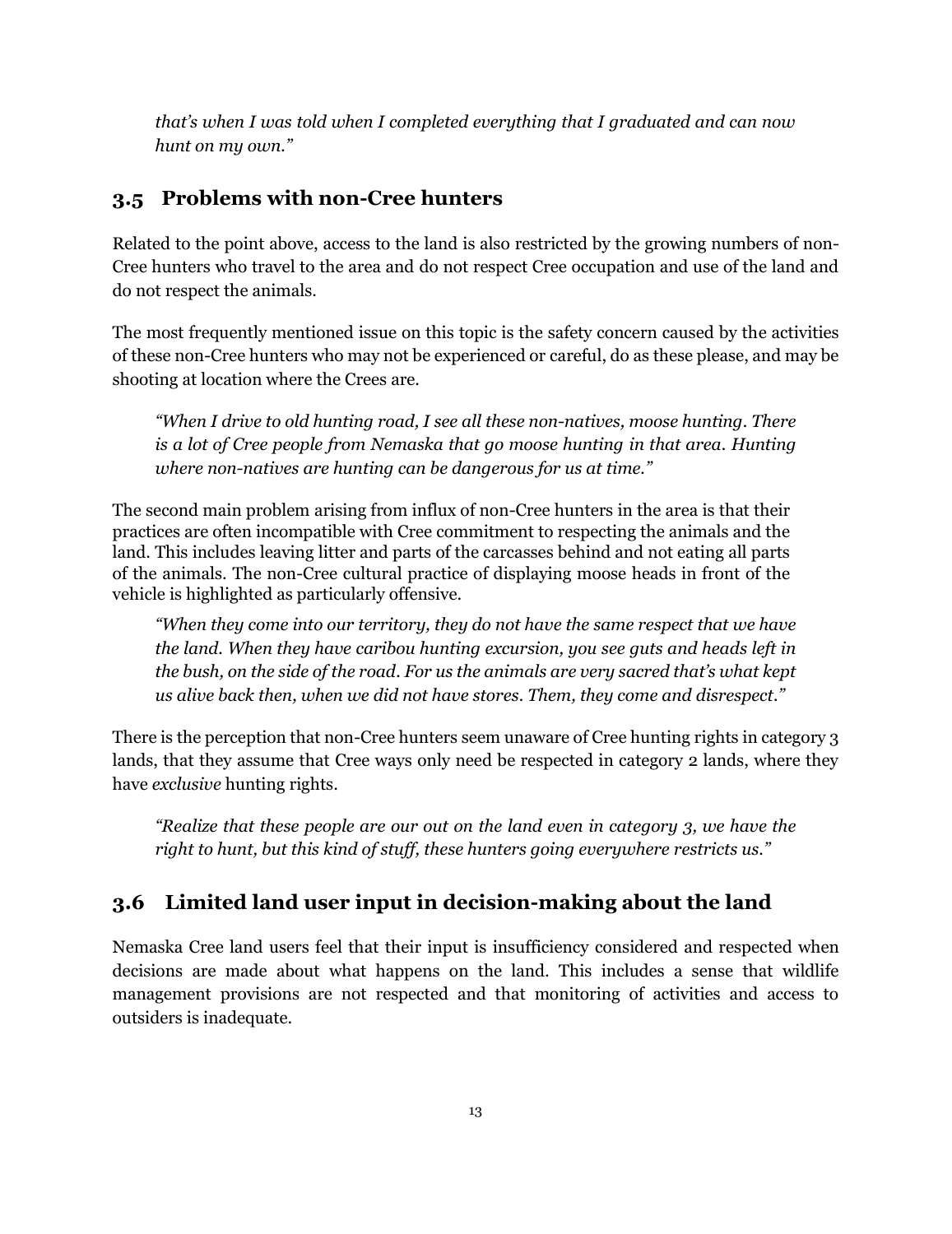*"We were given auxiliary badges as tallymen and we were told that if we say to nonnatives you couldn't enter here whether it be outfitters, forestry companies, exploration or mining but the badges don't even work. Sometime I do not know what non-natives are doing in our lake, Lake Evans they have 3 planes and flying in and out. I was told it will be protected and still today I see mining prospectors and forestry companies. Some non-native hunters even go to the extent of telling Cree hunters: 'we are hunting here, you cannot hunt in this area'."*

*"I noticed that when you come to Chibougamau to Route du North there is no gate to ask you where are you going, as there is on the James Bay highway. No one knows who takes that road."*

Conversely, some report participation and consultation 'fatigue', which undermines the breadth of inputs in decision-making processes – especially since the results of the consultations do not always or clearly factor into those processes.

*"I heard people have had enough of being interviewed; we had many gatherings where the people were asked their concerns or knowledge and we see the decline in participation of people for these meetings. You tallymen, many times you will hear non-natives will come knocking on your door and seeing interviews concerning development."*

*"When hydro started to make the transmission lines, we were told 'write down on a map where the moose is'. 'We will avoid these areas', they said, and when they reached my trapline to put up the transmission lines, that's where they built them right where the moose were, they destroyed the food of the moose all around. They didn't even use what I have written down on a map. I don't think I'm the only one that has gone through this. The way they asked me is they want to avoid these areas and they food of the wildlife they wanted to know where the moose was flag it on the map, they said, and they disturbed those places anyways."*

#### <span id="page-13-0"></span>**3.7 Governance and relations with non-Crees**

The issue of who makes decisions about the land, and whose input is taken into consideration often comes up as well. There are questions on how to carry out decision making in the patchwork of overlapping jurisdictions across James Bay, and how to work for best interest of all within it.

*"The big issues on land we need to pay attention to is how to share the wealth of the land with Quebec. I guess those are the issues that we need to work with at the Eeyou Ischtee James Bay Regional Government. If we want to do a project that is in category 2 and 3 lands, who do we work with? For instance, a member was interested in having a skidoo trail for tourism, from Waskaganish to Nemaska,*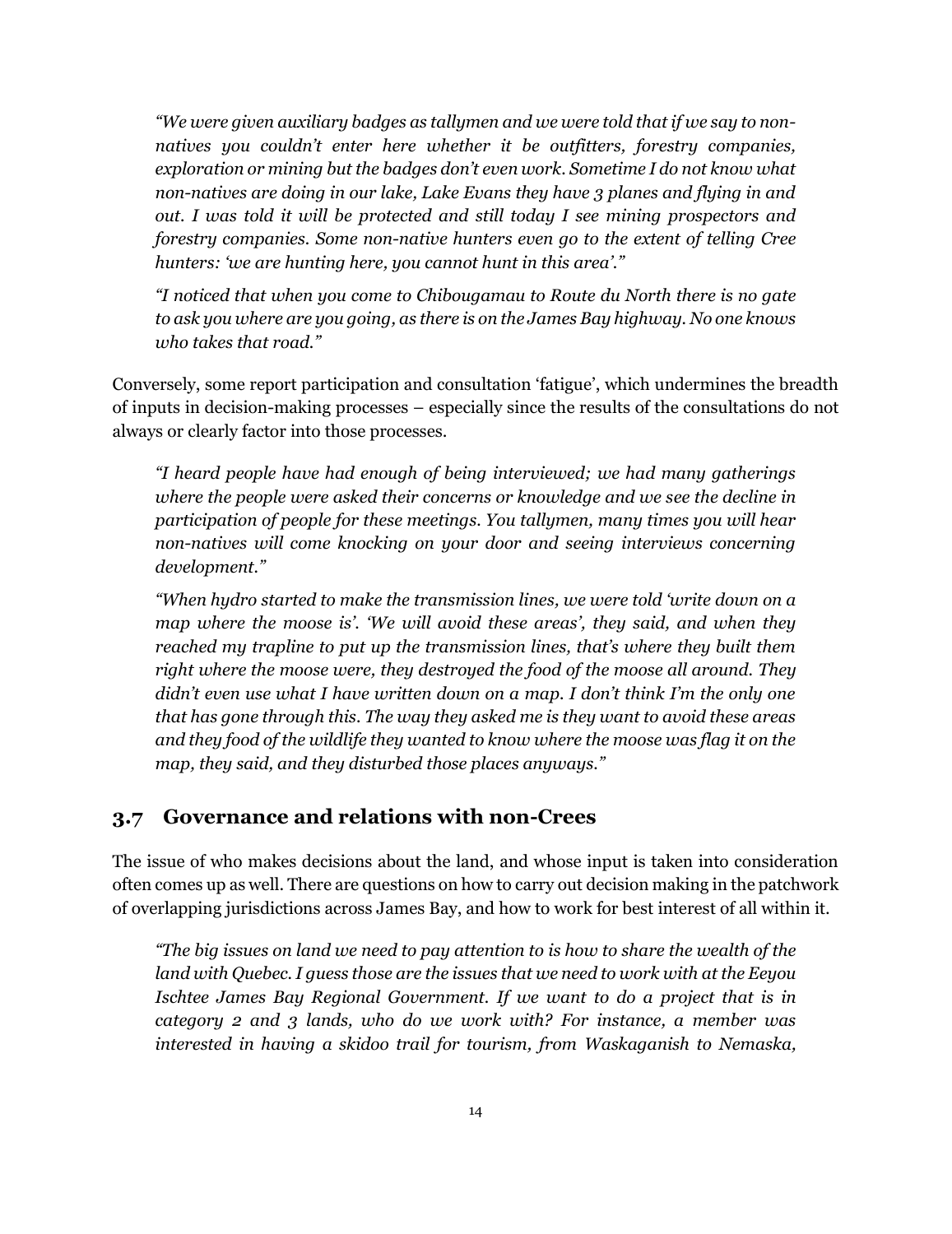*which will cross over category 1, 2, and 3. How do we go about issues? Where do we get to obtain a permit to get that to that happen?"*

*"I heard a couple of people that their trapline is situated in category 3, with the forestry and enhancement fund, even to build a small bridge for their skidoo trails, they are asked to get a permit. It's just for their safety, because the ice is less predictable."*

#### <span id="page-14-0"></span>**3.8 Impacts from Industrial Developments**

Hydroelectric and mining developments, the construction and expansion of roads, and awareness of forest exploitation activities to the south combine for a perception of a degraded environment and that Cree occupation is constrained--the amount of available land is 'shrinking'.

*"Little by little, our territory is shrinking, with forestry, the mine. That will take away our tradition as the land shrinks. This is how we have always lived. We have great respect for the land because it provides to us. It's who we are. The more projects that are coming in, it shrinks the territory."*

In addition to this constraining effect, industrial development initiatives are seen with apprehension in the light of previous experience with other projects where land-users inputs were not, according to them, adequately taken into consideration.

*"When the hydro substation was built here, we were not consulted on that. The tallyman of that area, that's where he used to set out its rabbit snares."*

*"When they come to tell me they will harvest timber in my area they already have decided where they are going to cut, they don't seek my approval on where they can harvest timber first before they start planning that's the way it always has been."*

In addition to feeling that their input is insufficiently taken into consideration by developers, Nemaska Cree also have the impression that they are not provided all the information necessary to make a decision about these development.

*"These companies that come into our territory, they don't really ask an tell how long will they be working on a certain project. These local workers get the information they don't tell us what is going on. And if they tell us they would know which areas are the most sensitive and we want to protect, but it's not like that."*

Nemaska Crees take note of the impacts from projects as experienced in other communities- from forestry to the south and from hydroelectric diversion to the north--and they are apprehensive about such projects become more widespread in the territory.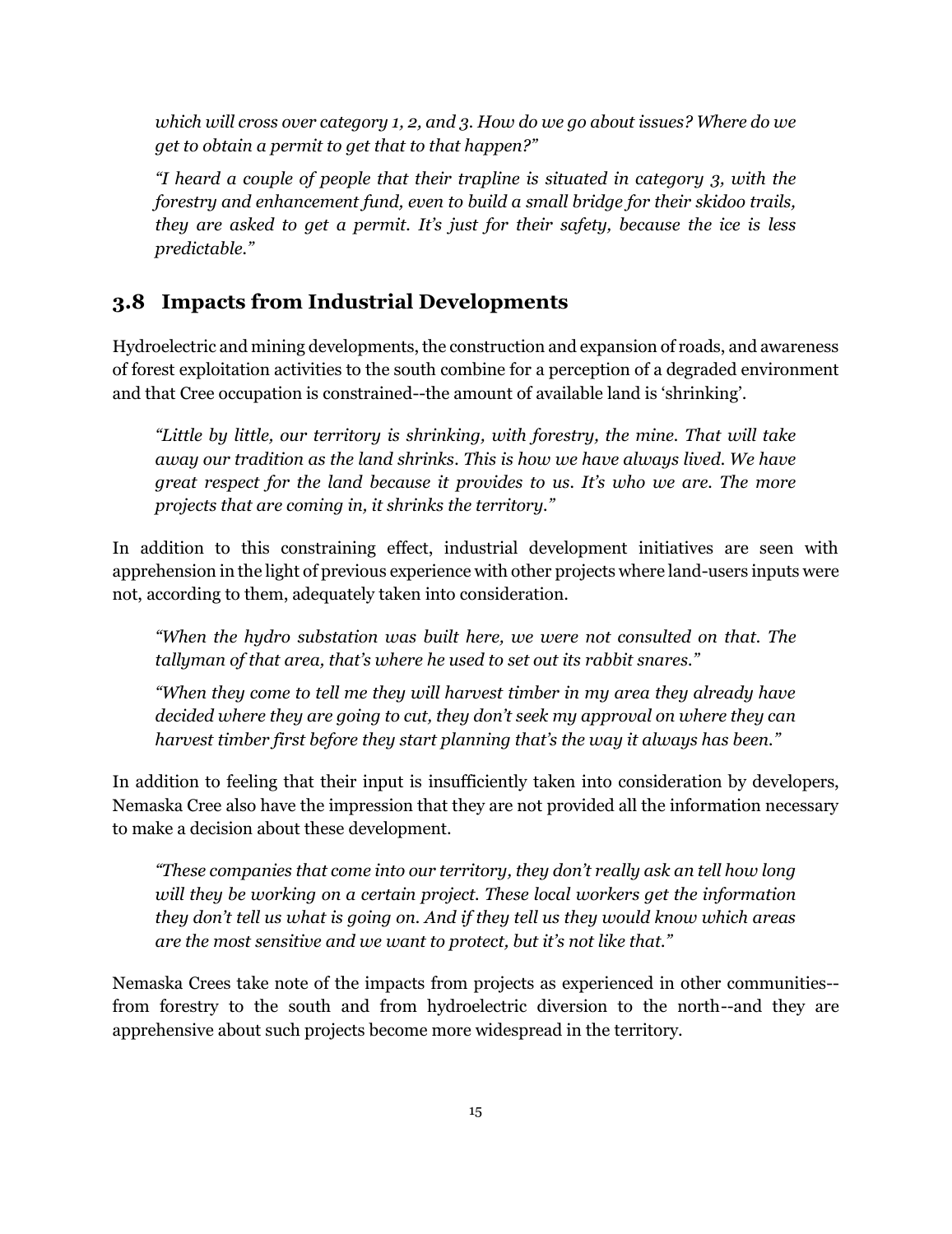*"I went to a meeting in Chibougamau, for wildlife management. They were to update a document they made fifteen years ago. Then they asked to a Waswanipi tallyman where the animals are now, the tallyman said they're all gone. I can't tell you where my animals are, the bear dens, the beaver lodges, they are all gone. All the trees have been cut down. If you were here fifteen years ago I would have told you, but I can't now."*

#### <span id="page-15-0"></span>**3.9 Changes in animals associated with environmental changes**

Land users have reported changes in multiple animal populations: changes in appearance, taste, behavior. They attribute those to the various environmental transformations, including those resulting from industrial development in the region.

Populations of woodland caribou around Nemaska territory have been observed to respond negatively to forest cuts and forest fires.

*"Now the migratory caribou that use to come here now we don't see them anymore; the forest fire that happened in Eastmain and Wemindji affected them because they saw the result of the fire and couldn't cross to come this way because they saw there was no food for them."*

Hydroelectric development is thought to have a particularly negative impact on a range of animals, including caribou, beaver and waterfowl.

*"I found out that the beavers that are living under the power lines, the liver of the beaver has white spots. Maybe something is coming down from the power lines. For moose, something is growing in the gut that looks like round rocks. We can't eat the liver when it's like that. Others told me the exact same. The thing hydro said about the vegetation was 'it will all grow back', and they were right, but it's the wildlife that are physically affected by it."*

*"Sturgeons nowadays look different than they used to. They have big much bigger heads…On top the weir and downstream of the weir, it's dry along the shore there, and I see the places where sturgeon food used to be are now bare and dry. It's dry ground, and at the shore line it's all hard clay, where their food doesn't grow, so they cannot eat. These sturgeons are not as healthy as they used to be, and there is no fat in them…when you boil them, the water would turn a bit yellow that's when you know a sturgeon is fat. My friend ate one of these fish, he just wanted to taste them, and after that he said 'I think I feel sick'."*

*"The river that was diverted, now the shore never gets cleansed because the flow is not at good as it used to be, it's never strong enough. Also the geese food was there*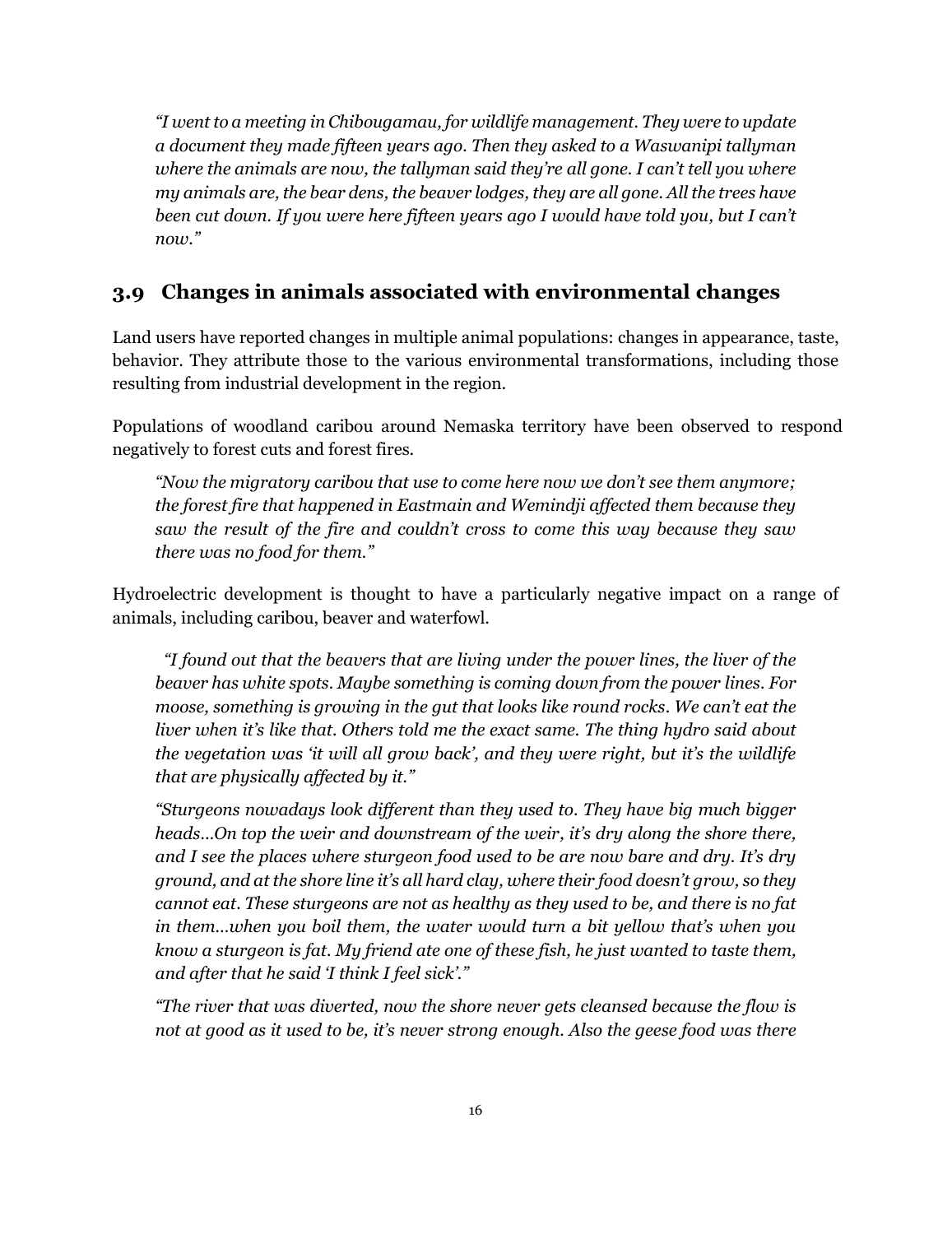*along these shores, and the flow of water refreshed the grass, and now I don't see them anymore. We only see the geese along the roads eating berries."*

#### <span id="page-16-0"></span>**3.10 Challenges to Cree-led economic development initiatives**

The challenges of completing formal education, professional training and obtaining adequate certification to get employment is a commonly mentioned issue in Nemaska. This is especially challenging in the face of competition from non-Cree workers in James Bay region.

*"Our youth have trouble in gaining jobs [you] need diplomas to get those jobs. I have a cousin that didn't finish school and I see his struggle. Even I graduated and I see the difference and I do believe non-native people have more jobs in our territory."*

Some have expressed reservation about what the Income Security Program offers hunters who are ageing and might want to retire.

*"You know the income security program they don't benefit from what other regular workers benefit from once they can no longer work or retire, which is the pension plan. If they had that benefit they would be able to benefit from the pension plan when they cannot go into the bush anymore."*

# <span id="page-16-1"></span>**4. Vision**

*"My aspiration for this community is, I love this community and my hope is that to grow and prosper, for our people to have a good education and a good life, good opportunities."*

The vision Nemaska Crees shared for the future of their communities and lands describes a well-planned and designed community and a territory in which the Crees are active both in their traditional activities on the land, and in the governance and development of the the territory to ensure that these respect Cree values.

#### <span id="page-16-2"></span>**4.1 Amenities to foster a healthier community**

Mirroring initiatives in other communities, some hope that Nemaska establishes amenities to provide active and healthy lifestyle among youth. This would include a sports complex and greater control of drugs and alcohol coming in the community.

*"I know a lot of youth don't have jobs and don't go to school, and I don't like them not doing anything, and I want to start more programs and training to distract them or for them to have an interest on certain things. During the fitness challenge, we had a road block where we checked trucks to see if they are bringing alcohol into*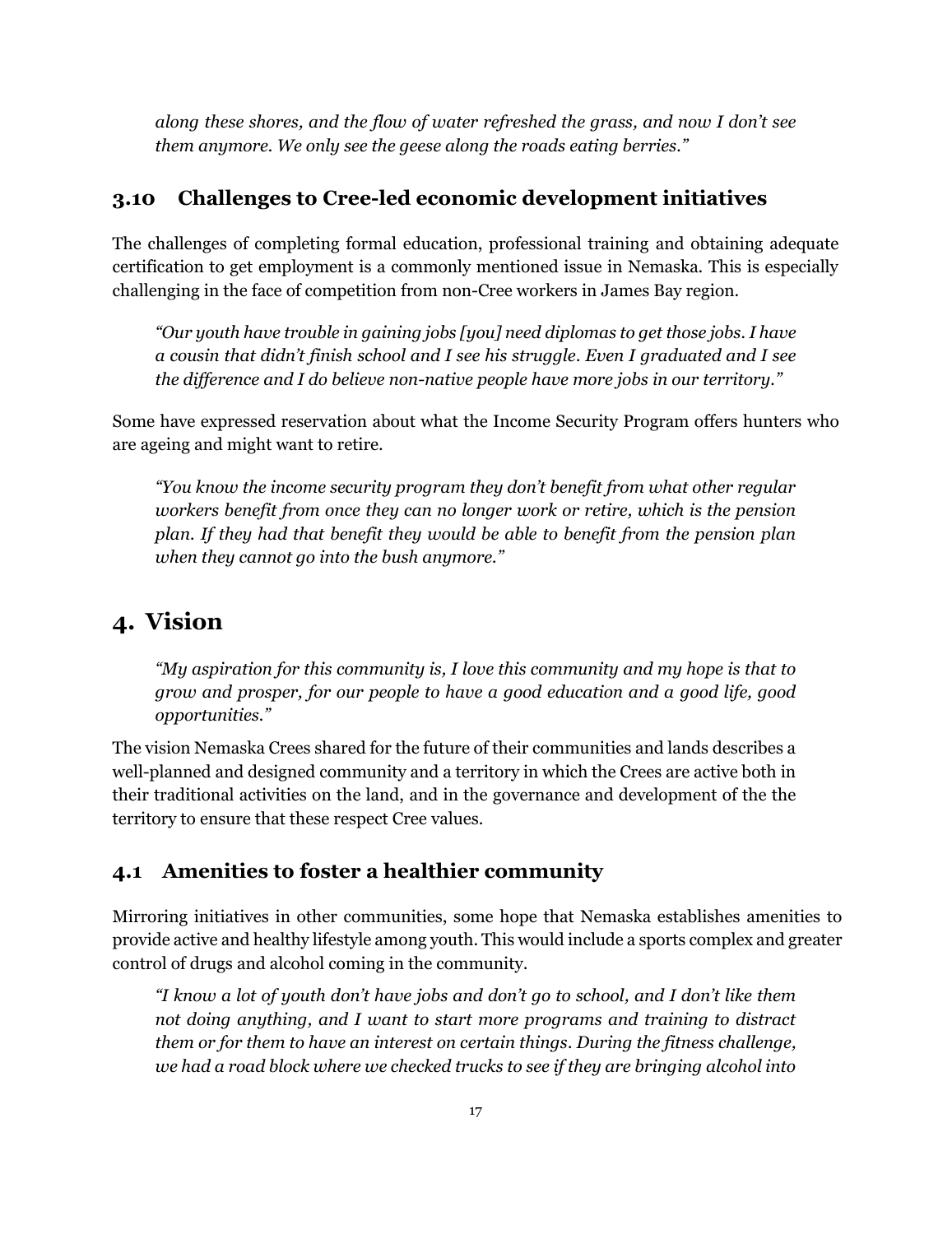*the community. I liked seeing that and that should be done all the time. Also, they said when we had a youth center the crime rate and disturbance was very low, and that's what we are working on right now is having a youth administration building. You could say that's my vision to have an youth administration building."*

#### <span id="page-17-0"></span>**4.2 Improved municipal infrastructure**

When answering questions about vision for future of the community and their land, Nemaska Crees speak of improved infrastructure, starting with the paving of streets and roads.

*"We hope for pavement for our roads and streets. Pavement around our community and all the way to the end of the road that meets the Route du Nord. We were told maybe three years from now we will have it; I hope it will be the case."*

*"I would like to see more landscaping in our community. Paved roads, pavement. Development the community on high lands. We would like to have our paved streets, a permanent bridge."*

## <span id="page-17-1"></span>**4.3 Priority of preserving Cree culture**

Nemaska Crees' vision for life in the community and in surrounding lands call for measures and initiatives that will help foster the preservation of Cree culture.

*"I think that's the future the community wants, to carry on that torch, with our Cree language and culture, that's what our people want."*

*"We had a moose hunting excursion, they had to take the kids on our trapline, I don't know how far it is from here, eight or nine hours, but that's where you need to go. We also need a cultural site that is accessible. When you notice the other communities, Mistissini, they have their cultural site. We have one here but it's the school board, so we can't really use it. The shaptwan is a bit too small, and Old Nemaska is not easily accessible. The shaptwan is pretty active, people go there a lot, to cook. Mostly in the wintertime, in the summertime it's barely used."*

This includes pairing youth with Elders:

*"We need to have more programs where Elders and youth work hand in hand. I have only one grandparent, and I always have a time to visit her and talk with her and sometimes I don't understand what she is saying, because these generations speak a bit different from us. I like hearing old stories and I want to know more about our history."*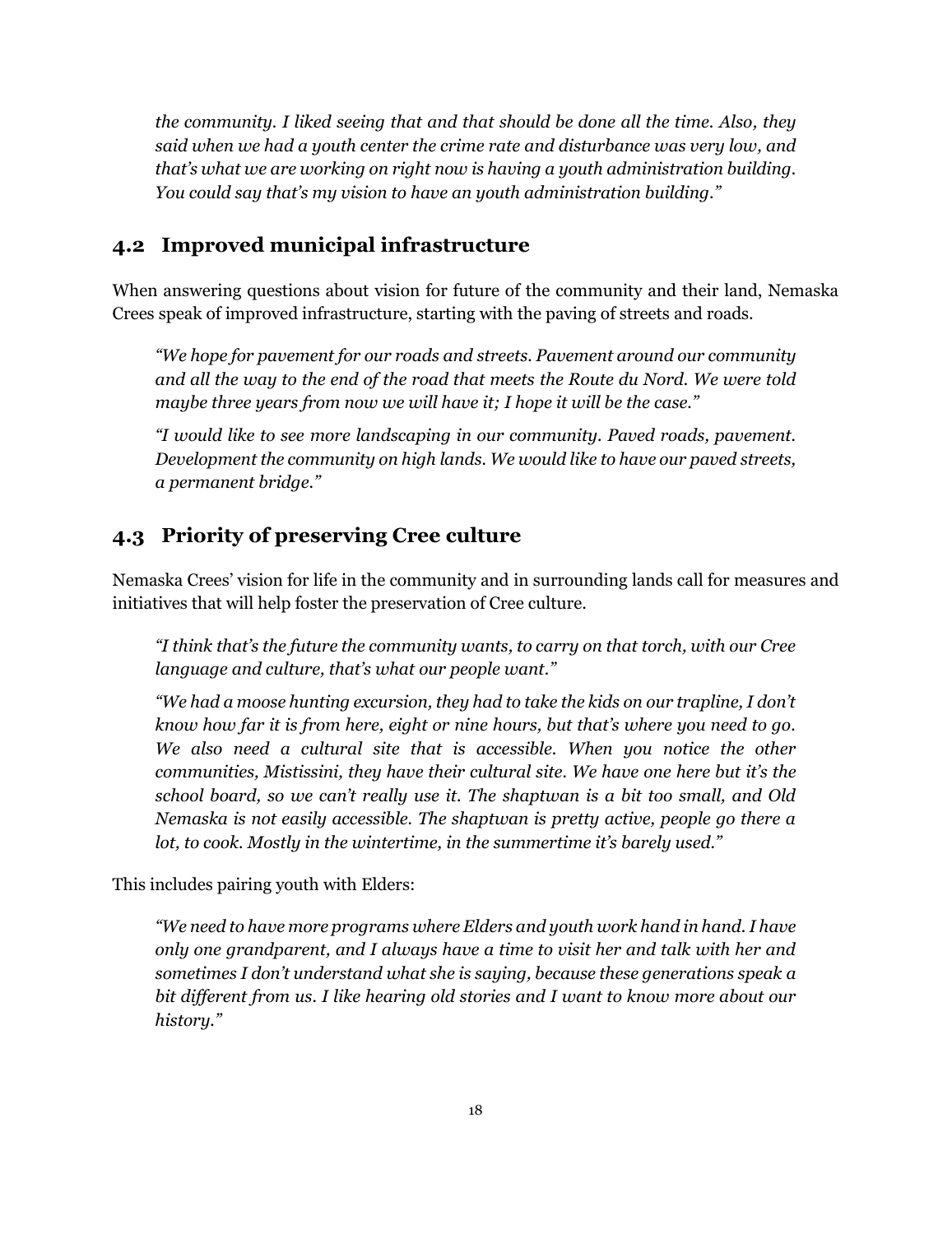## <span id="page-18-0"></span>**4.4 Professional training and Cree-led economic development**

Many observe that meeting the goal of a prosperous Cree Nation and Nemaska community calls for youth's ability to graduate from high school and go on to get professional, Cegep, or University degrees.

*"If we were to prosper, I think we need to encourage our youth to continue their education, to finish their secondary education, then go south to get post-secondary education."*

*"We do have people that have dropped out from school, and for them it's a lack of education. I would like to have here in Nemaska a training center. I would like to see our people have a training center for our youth. Probably like carpentry, home renovation, truck driving, heavy machinery driving, could be mining."*

*"I worked for the band for so long now and seeing the finance department all these years I have worked I have always seen a non-native working in finance for the band. I encourage you youth to really have Cree local workers to run the finance department."*

## <span id="page-18-1"></span>**4.5 Continuity of Cree Occupation of Hunting, Fishing and Trapping**

Economic development and professional education are seen as necessarily grounded and combined with the continuity of traditional Cree occupation; the former must not be pursued in ways that would compromise the latter.

*"I believe both cultures needs to be accepted in our Cree people: education in school and education in the Cree knowledge and Eeyou iitun, so they can see with both eyes. It is better to see through both eyes and not just one. With income security now, \$10,000 doesn't go a long way nowadays, but what the land that provides goes a long way."*

Ensuring this continuity calls for measures similar to the the Weh-Sees Indohoun Special Fishing and Hunting Zone, the management plan that was established to maintain local access to fish and wildlife in the face of the influx of workers brought by construction of the Eastmain-1 and EM-1 and Sarcelle powerhouse. Some see that this plan--set to expire--should be instead extended and expanded to help face the influx of workers expected come with the new mineral exploitation developments.

*"We are gonna have the mine here, Nemaska Lithium, also they are talking about the Rose mining project. I imagine there will be again an influx of workers coming this way. I don't know how we can go around the Quebec government to reactivate the Weh-Sees Indohoun management plan. I know the Cree Nation Government is*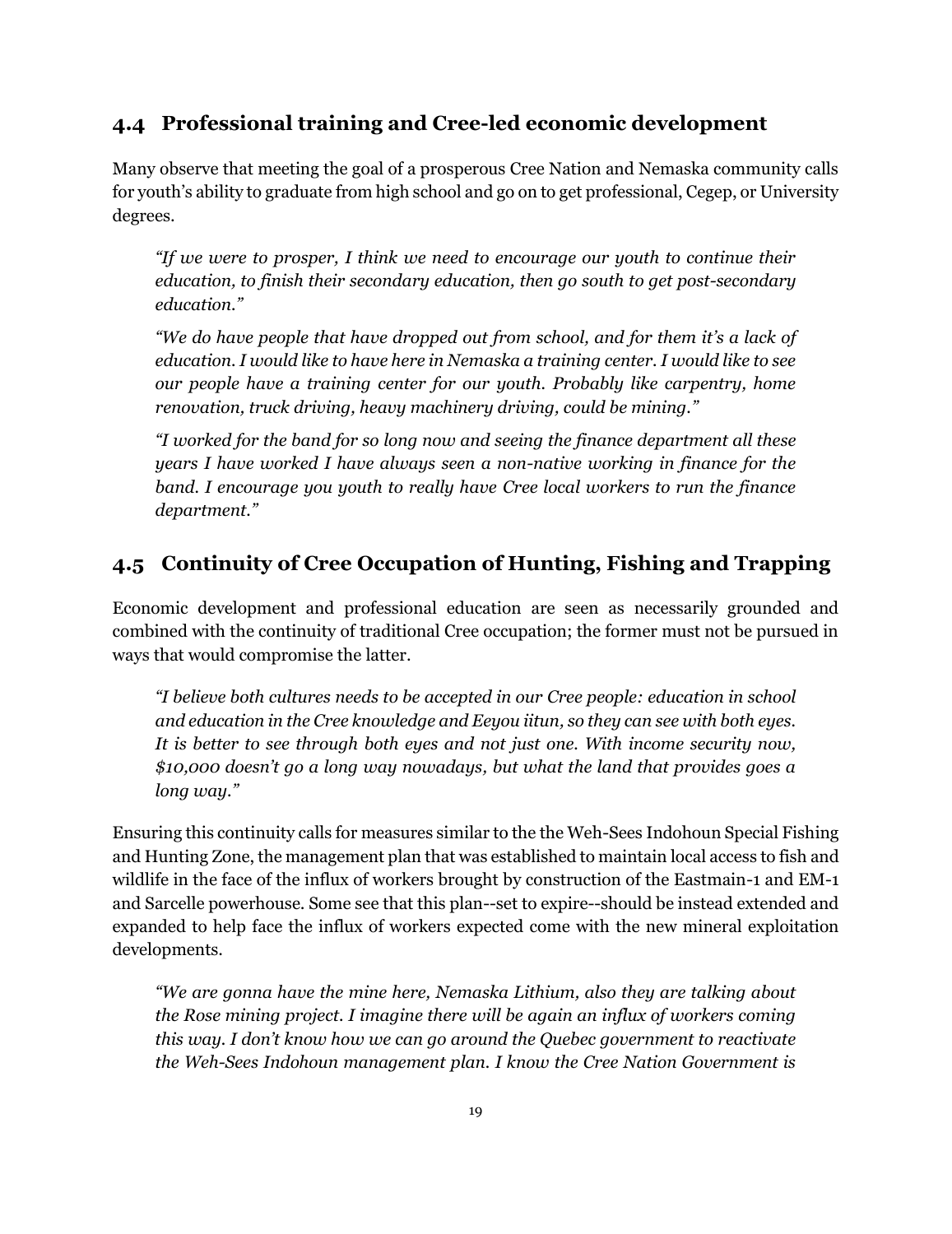*trying everything it can to uphold this protection, but the Quebec government says we are maintaining that until April 1 2018. That's part of the control and management of the area, they did hire somebody as an information officer, he or she is the one that gives the right of access as to who can hunt and fish in a given area. We go to abide a certain amount of fish that can be caught in a certain lake, and when that quota is reached the lake is closed. If they abolish that it will be free-forall and we won't be able to continue hunting and fishing."*

This vision calls for constraints on the impacts from industrial development.

*"Projects need to be limited in how they are doing. It seems it has become all about money. But, where does our culture fit in. I know we have to make a living. But, for me, the vision I have for the future is for us to keep our culture. Where we cannot have too many projects coming in, taking over our land. How would it be if you cannot go out on the land, it's peaceful there, even cell phones don't work there, for me, where we live, I don't allow, my son's getting a satellite TV, my husband too, I don't want that there."*

#### <span id="page-19-0"></span>**4.6 Cree governance: accountable and forward looking**

The Cree Nation land use planning process is seen as something that will provide a solid foundation for improved governance on the territory.

*"The land use plan will be a good decision making tool for the community, we are tackling something that will help Nemaska people."*

Cree knowledge is seen as the necessary foundation of such planning, as the original expertise.

*"We are writing down how we Cree see our territory. When we built our access road there was an area, if we put rocks and gravels in that area, there is so much water, when you put that the trees in that area will die. That's how us Cree we really have a knowledge of what happen in our habitat."*

The importance of effective and transparent communication and reliable information has been highlighted as the basis of sound decision-making.

*"There has to be a proper communication procedure. How are we gonna share this information to our people, the stakeholders, the tallyman, also the chief and council? I think what we need is people engaged as communication officers, or even liaison officers."*

*"Depending on the scale of the involvement or project, maybe the tallyman can make a decision. In a large scale project, it is something that we need to decide collectively*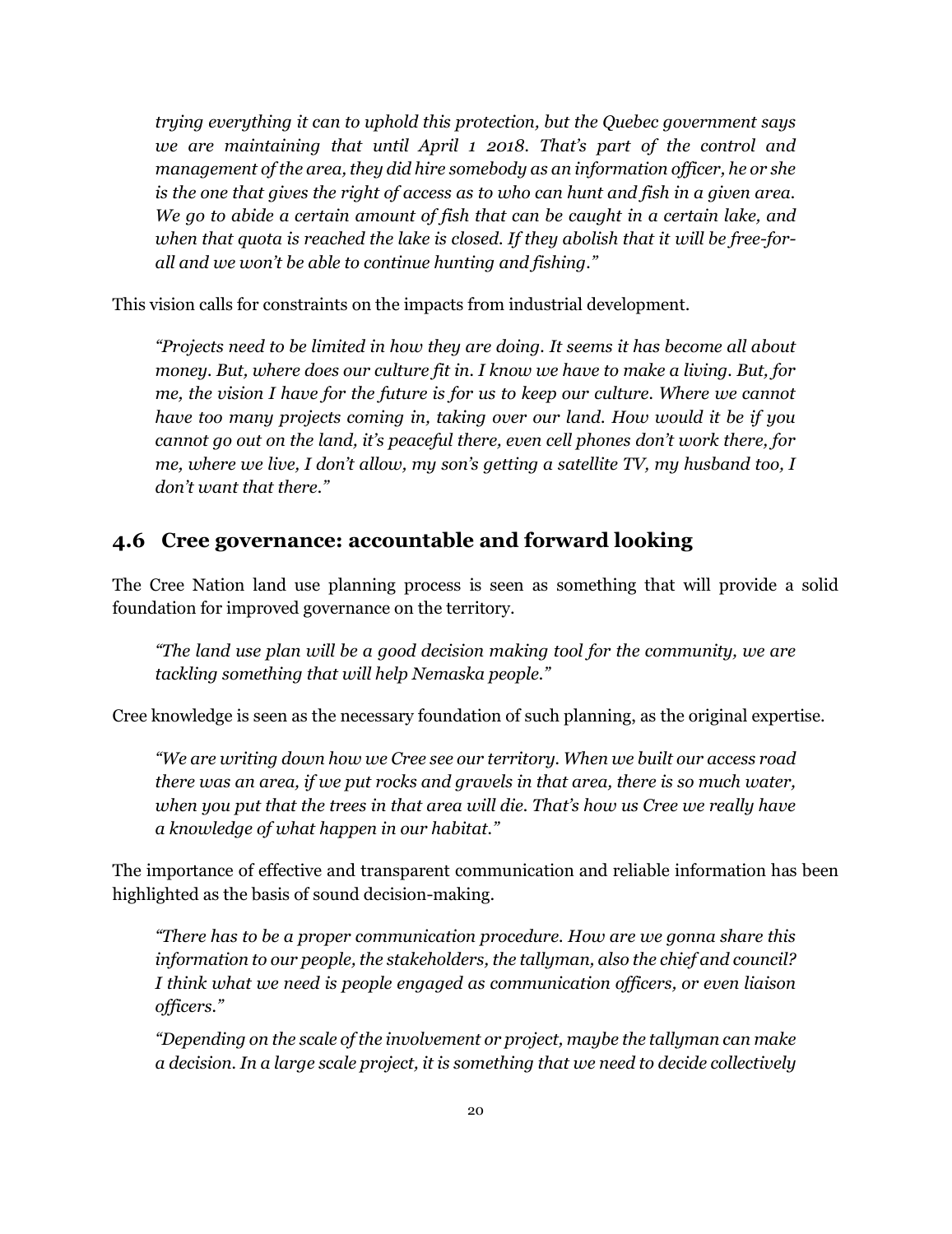*to decide if its socially acceptable. If we want to have a sound or better consultation we need to consent our people, what we think of your development or projects that come into our territory."*

# <span id="page-20-0"></span>**4.7 Environmental protection and conservation**

Ensuring the respect of the the Nemaska Cree Values identified above call for effective measures to protect Eeyou Istchee ecosystems from industrial development.

*"In terms of environment versus development, we have to find a balance. There is another way they use, harmonization. When we say environment versus development, we have to find ways of minimizing that impact."*

There is widespread enthusiasm about the possibility of protected areas in the area, especially Lake Evans, the Broadback River watershed and Old Nemaska.

*"We do have a Nemaska proposal on the protected areas. We are included in the conservation plan within the Broadback River. Our Nemaska proposal on protected area covers half of Lake Evans area and goes straight up to Old Nemaska site. Also, as you know, Ouje Bougoumou they now have a recognized park, Assinica park, we did work with OJ on that, and we have the end-tail part of the park, and it is within the trapline of Isaiah Jolly on the Broadback River. We do have a little part of the park."*

Improved monitoring of hunting and fishing activities on the land calls for more wildlife officers. Nemaska Crees would like to see more Eeyou wildlife officers occupying this role, which would also provide career opportunities in the communities.

*"I would like to see too a better monitoring of the territory. We have an absence of wildlife officers, I would like to see more of them. That's another training and job opportunities."*

# <span id="page-20-1"></span>**5 Conclusion**

The values, issues and vision described by Nemaska Crees focused on a handful of main topics. These topics and related descriptions, as seen below, broadly describe some of the main goals and considerations for a Nemaska land use planning process:

|--|